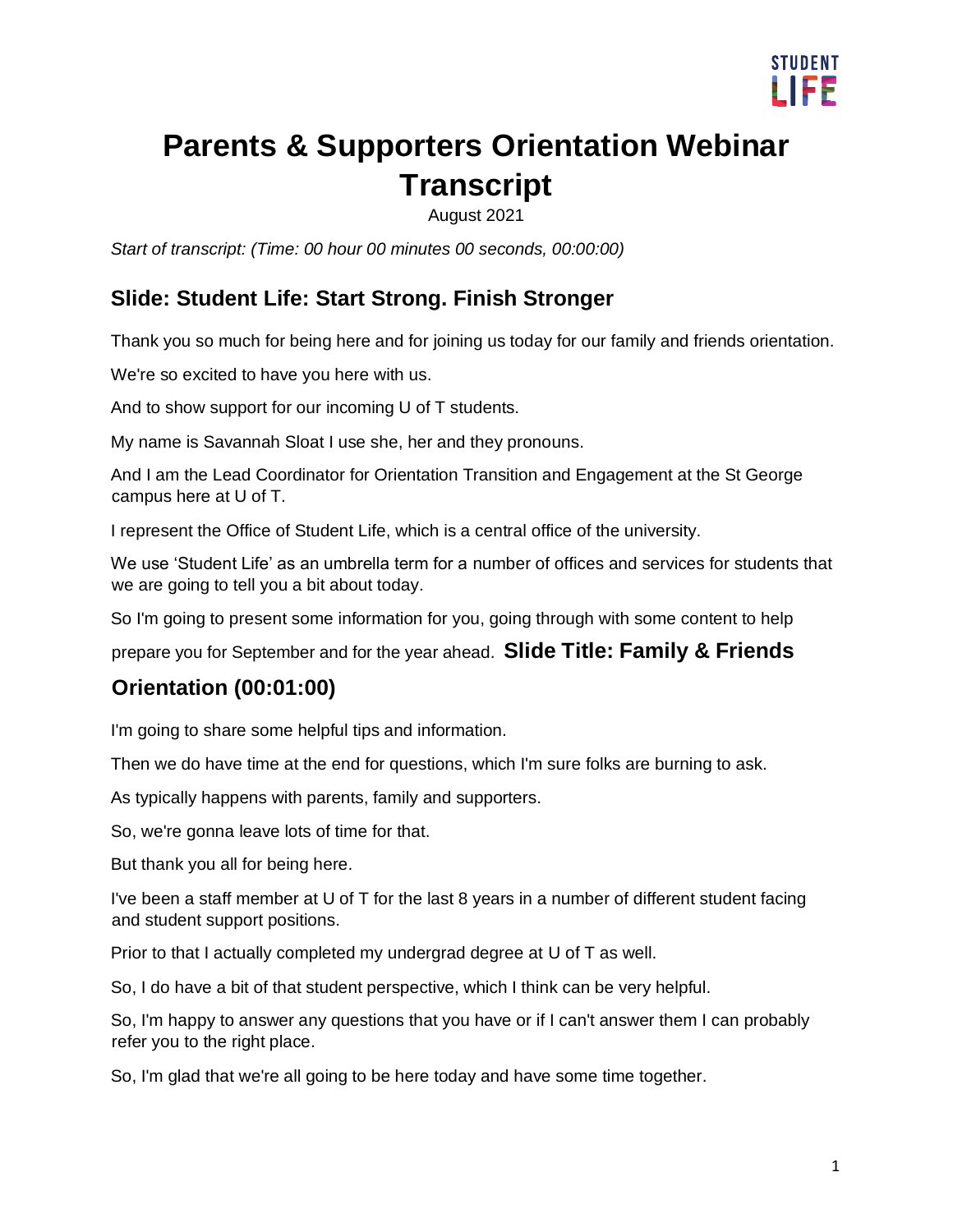

So some of the things that we're going to be chatting about today for our orientation session are, giving you some insight about the St George campus.

Providing some tips and information on how to be an effective support for your student.

Things that you might want to think about for supporting through the year.

And then we're going to talk about preparing for September as well.

Since we all know it's fast approaching.

It's hard to believe that we're in the first week of August already!

Not really sure where the summer went.

But I think we're all getting excited for the academic year to start.

So that is what we're going to be chatting a bit about today.

#### **Slide: Welcome to U of T (00:02:40)**

First and foremost, welcome to the University of Toronto!

We are so excited to welcome your students here this year!

For folks who are not familiar with the university, we're located in downtown Toronto.

The campus is really integrated within the city and the environment.

It's a really special place, if you get the opportunity to visit.

I would very much encourage it!

As of fall 2020 the University of Toronto offered 700 different undergraduate programs in Humanities, Social Sciences, Life Science, Physical & Mathematical Sciences, Commerce, Management, Computer Science, Engineering, Kinesiology and Physical Education, Music, and Architecture.

We really do have a little bit of everything here.

Which I think, makes the University of Toronto really unique.

All students in the Faculty of Arts and Science, at the St George campus, are affiliated with one of the seven colleges.

You've probably been hearing a lot about the college system.

So the seven undergraduate colleges are; Trinity, Victoria, St. Michael's College, University College, Woodsworth College, New College, and Innis College.

These undergraduate colleges have really deep roots in the university.

The college system actually dates back to the earliest days of the university.

Back when they were their own distinctive units.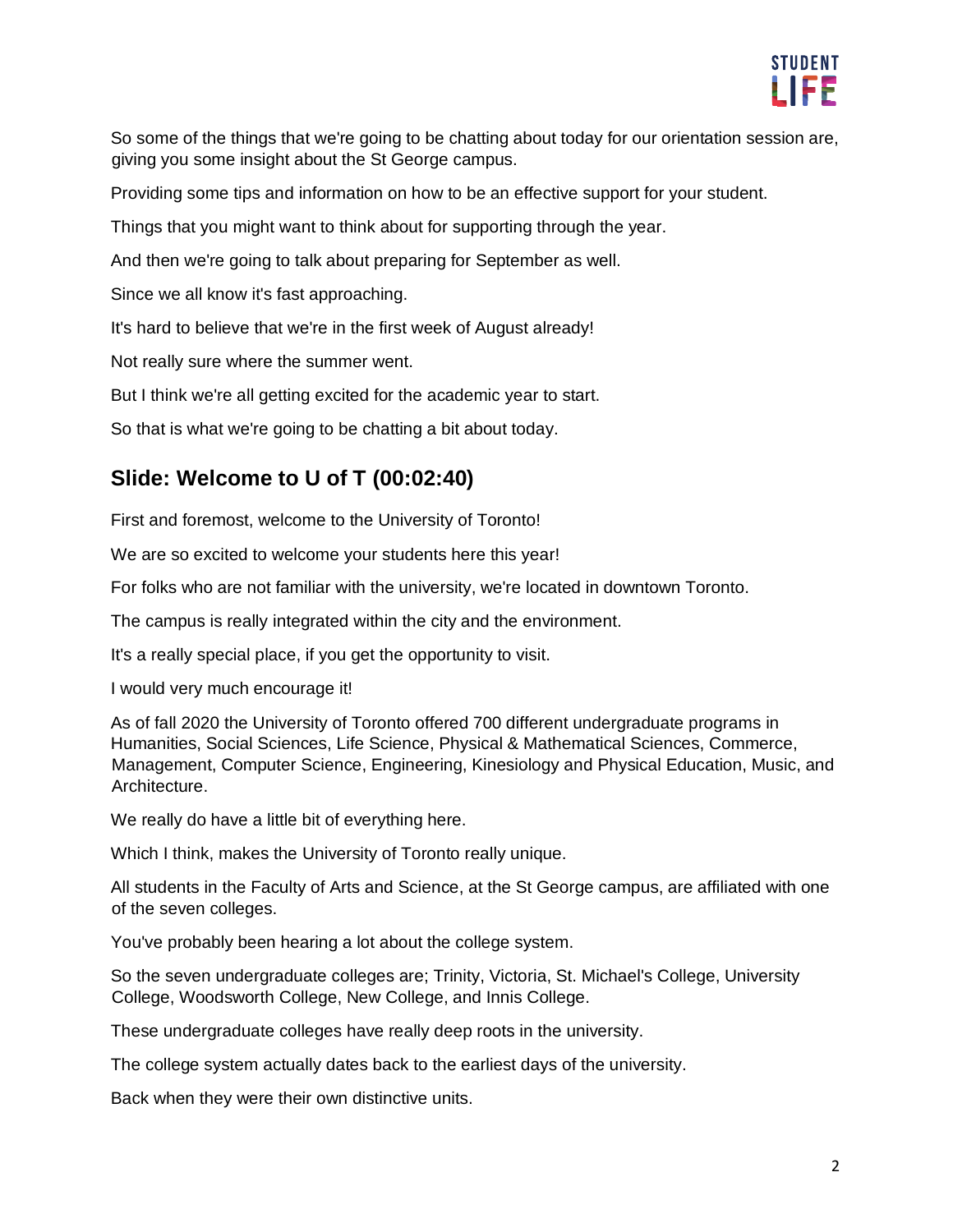

Before coming together to form the University of Toronto.

And so we really maintained the college system.

And it really supports the identity of the University of Toronto today.

The way you can think about the Colleges is that they really are a home base for students on campus.

So, a student's College provides them with the advantages of a closer-knit small community feeling.

And it also provides them with all of their support services that they can access such as; Academic Advising programming and supports through their Dean's Office.

A place to call home on campus, if they're living in residence at their college, etc.

So, their services are organized there.

First-year students who are taking Kinesiology and Physical Education, Engineering, Architecture or Music, belong to what we call a professional Faculty.

So similar to a college, students who are in those faculties receive support from their faculty directly with the same services that I mentioned previously.

So, it really provides them with a smaller community that they can access.

And that they can identify with.

Which is a really great advantage of the university.

One of the benefits of being a U of T student, is that in addition to being supported by your college environment in your community there.

Students have access to all of our central offices, services and supports on campus.

#### **Slide: Who We Are (00:05:48)**

So, as I mentioned Student Life is an umbrella term that we use for all of the centralized services and supports on campus.

There's a comprehensive list here of all of the offices that fall under that umbrella of student life.

We'll talk a little bit about those, and how students can connect with them.

And engage in the programs and events and services that we offer through them.

One of the things that I want to highlight is that a student life has a really comprehensive social media presence.

You can access information about events services and things that are happening on campus by following our social media channels there.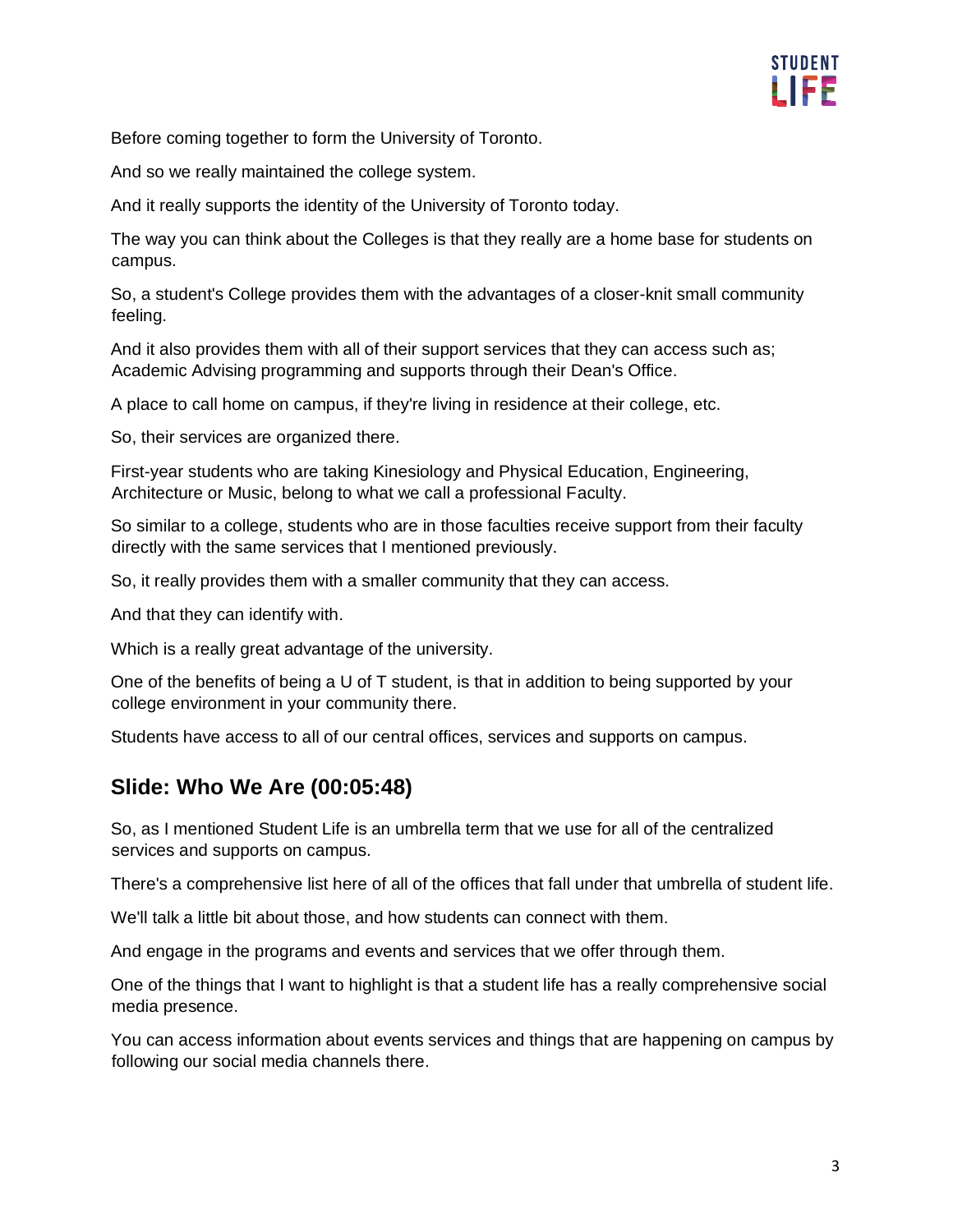

I would really recommend it if you want to get regular updates about what's happening on campus, what students might be interested in.

But, also things that are happening in the peak periods throughout the year.

So, it really gives you a sense of the student lifecycle and our calendar by engaging regularly with our social media.

#### **Slide: Being an Effective Support (00:07:10)**

So, first and foremost, I want to acknowledge that you folks are here, attending this orientation session, so that you can learn to be effective supporters for your students.

I'm hoping to give you a bit of insight about the things that we hear regularly from students that we support.

As well as speak to some of my own experience as a student and a staff member in a way that might be helpful for you.

Some folks may have experience with other children or family members going to university.

Or, this may be the first child that you're supporting through that experience.

Regardless, I'm hoping that I can give some insight that might be helpful as you enter into this period of transition and change.

Entering the first year of university is probably one of the most significant challenges your student will face.

It represents a key point in their lives.

It brings about a lot of change, growth and development.

It is often a very important experience in their lives.

And something that they put a lot of emphasis on and energy into.

So, I imagine right now, as we're moving toward the beginning of September, there is probably a lot of excitement.

Maybe a little bit of nerves.

And a lot of feelings that are happening for them.

I want to chat a bit about what you can expect going into this academic year.

And some ways that you can kind of manage some of the feelings that are happening.

Some of the things that are coming up.

So, one of the things that I want to acknowledge first and foremost, is that your role is going to change.

And this is sometimes a difficult thing for parents to get used to.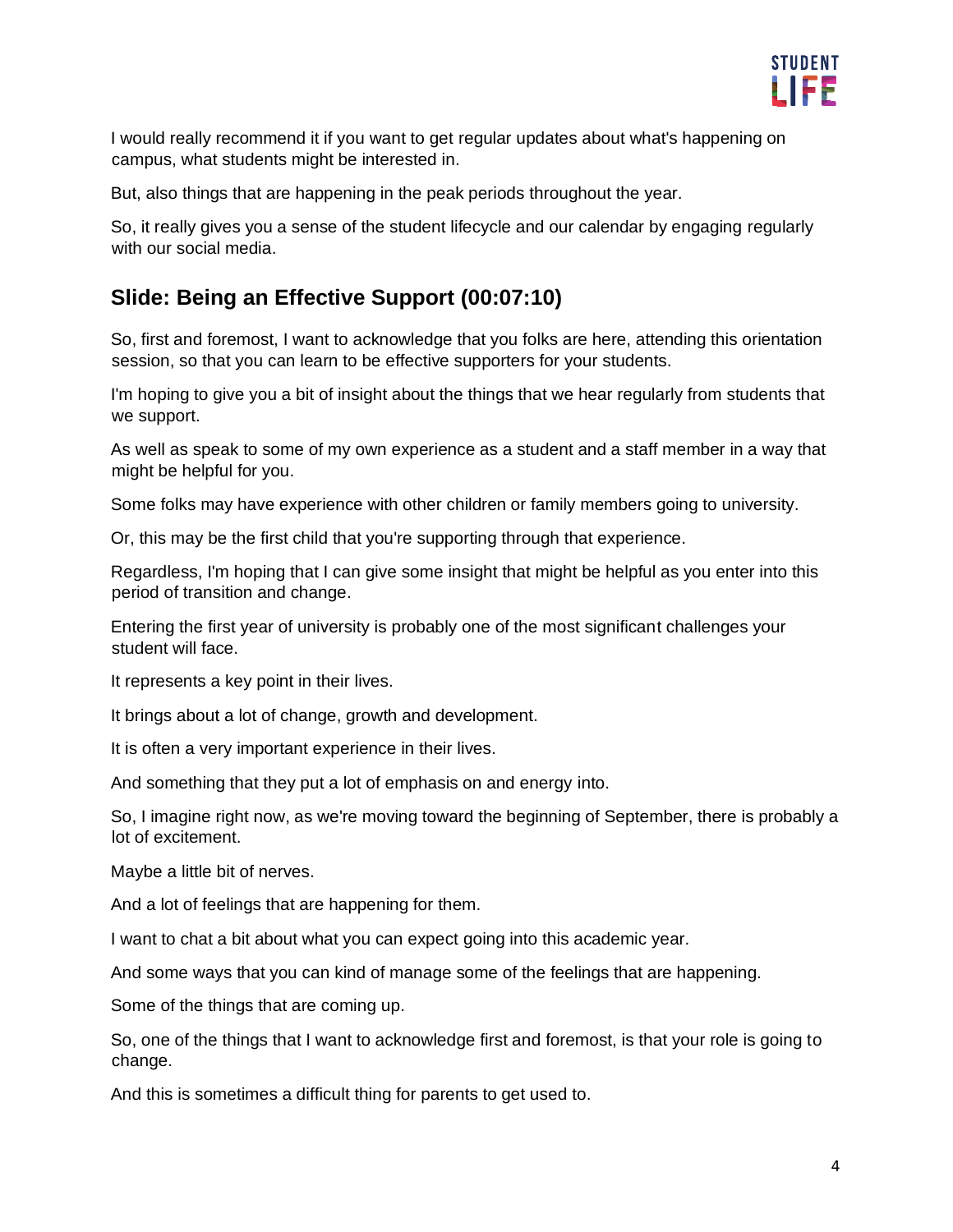

You're probably used to intervening on your child's behalf.

Throughout your relationship with them, you've had lots of access to information.

You have received lots of notice about events, deadlines; things that are happening in their life or at school.

You've probably done, you know, parent-teacher interviews and are used to seeing progress reports, such as report cards.

Different methods of assessment that keep you informed about where their progress is.

So, one of the changes that might be difficult to adapt to is that when your child enters University, the amount of access that you have to them and the information about their progress changes.

You might find it a little bit disconcerting that you don't have immediate access to things that you had access to in the past.

Sometimes we need to adapt to that change.

It's important to note that it is university policy and Canadian law, that the university cannot release details about a student to anyone.

Even a parent.

Without explicit permission in the form of written consent.

But what that means, first and foremost, is that you won't have access to your child's grades, unless they choose to share them with you.

You won't have immediate insight as to their progress, in classes, and how they're doing.

And so, the way that you access that information changes.

It means that your student has to communicate with you.

And also, that they need to advocate for themselves.

When it comes to engaging with the university.

Of course, you can still encourage and support.

But there are a couple of different ways that we recommend doing that.

So, it's important for you to consider the way that you might want to adapt to this change And

how it might affect your relationship and communication with your student.

An important thing to note is that transition is different for everyone.

Every student adapts to this experience differently.

Some students may feel really impacted at the beginning of September.

Other students may have changes that they see later on through the year.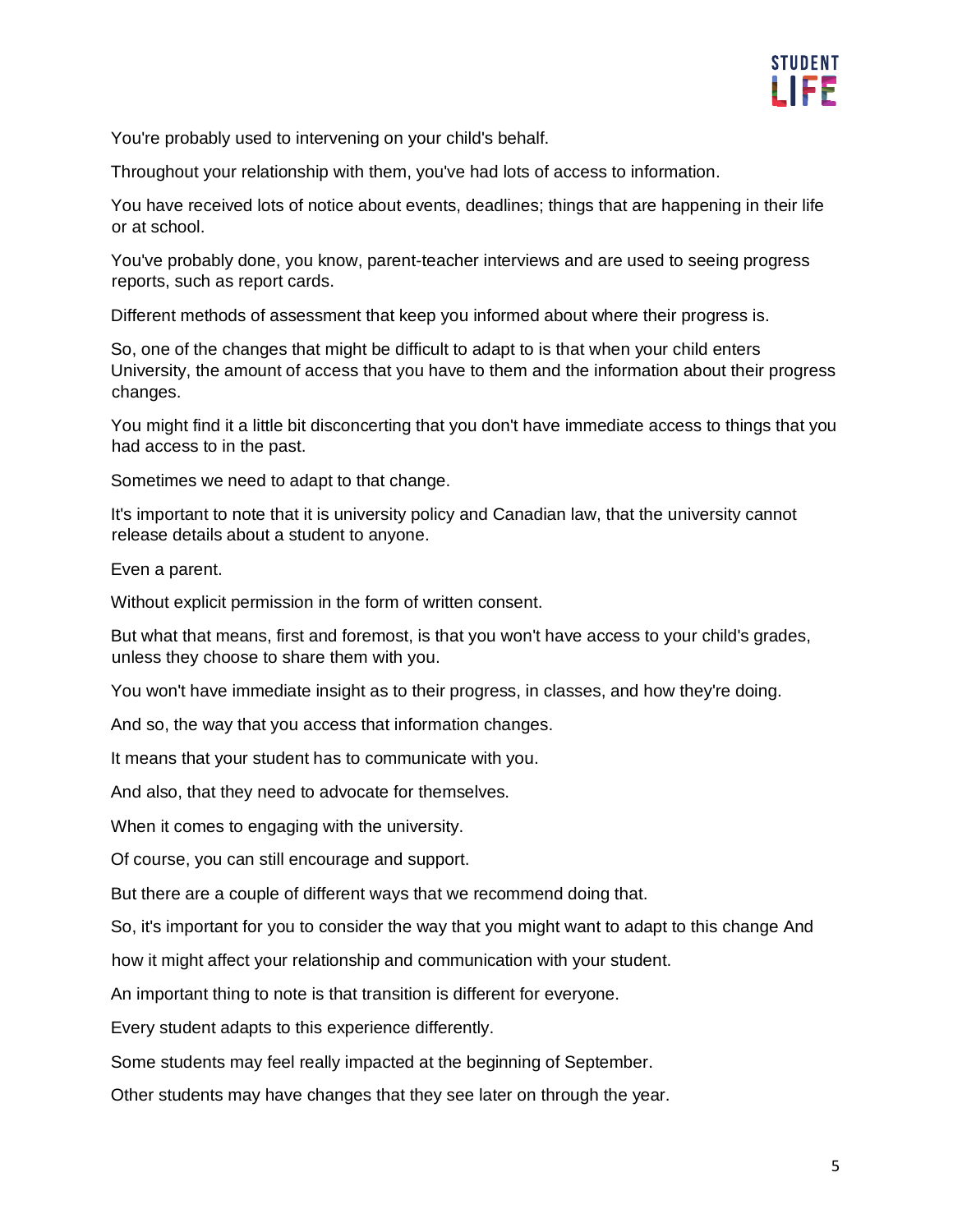

They might start out really excited and then experience some of those nerves or some trepidation later in the year.

It really is different for everyone.

Many first-year students are dismayed when they get their first set of grades back after midterms.

They might be lower than what they've experienced in high school previously.

And often this can cause a bit of panic.

But it is perfectly normal.

Even straight A students in high school may experience a bit of change in the grades that they're receiving.

It might, you know, make them feel discouraged.

Or make them feel a bit uncertain of themselves.

But really the difference is that they will learn to be effective learners.

And might need to change some of their habits, in order to adapt to this different form of studying.

And that's where your encouragement becomes really important.

Sometimes students might discover partway through the year that they're not really enjoying the program they enrolled in or some of their courses.

They might find something that they love even more that they didn't know existed as a discipline or program, when they were applying.

For example, sometimes students who come in who have always wanted to be a doctor might find that they struggle with the sciences.

Or discover a passion in another area, like philosophy.

It can be really confusing for students and for parents as you're going through this experience.

One thing that I want to note, is that it's actually quite common for students to change their courses.

Or even to change their programs of study.

Our research shows that about half of the students at U of T, end up switching programs, somewhere on the course of their undergraduate degree.

In fact, the university actually makes it very easy and flexible to do so.

Part of the benefit of offering so many programs is that students have the opportunity to change and adapt their degree, based on what they're enjoying and what they might want to do.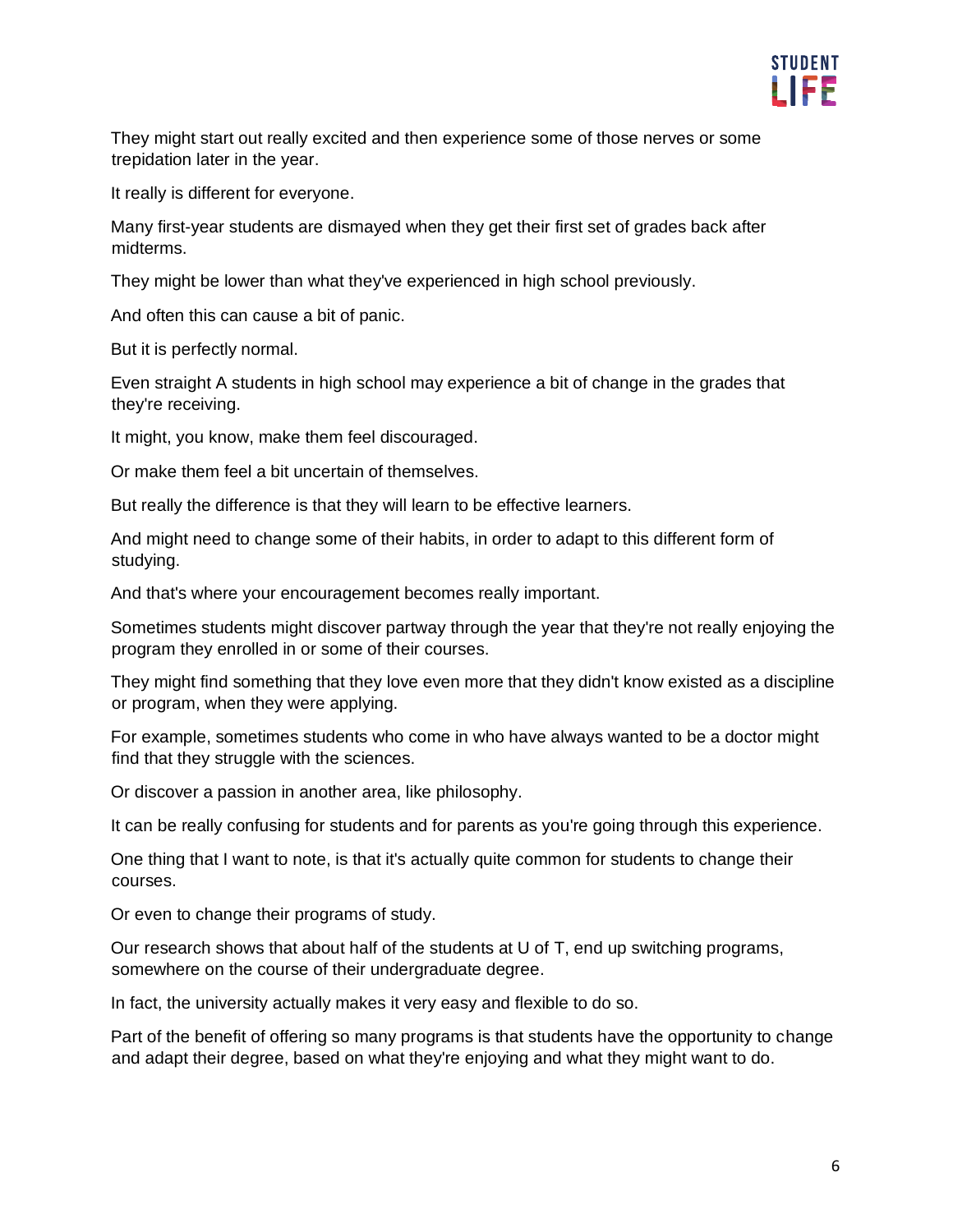

What we've noticed overall is that a student's best chance of succeeding is when they're engaging in courses in subjects that they have a passion for.

So, it's important to remember that these things are normal.

And experiencing that transition, or sometimes that uncertainty happens to everyone in different forms.

Overall, a key theme is that communication is the most important tool in your toolbox. Your

communication with your child might be a bit different now that they're going to university But

it's really important to establish guidelines around what your communication will look like.

You might be used to having more direct access to them.

Or, being able to engage with them in a different way.

It's important to note that as students become more involved in activities or more engaged in their studies, they may communicate with you less or in different ways.

And again, that's a normal part of transition too.

Students who are living away from home for the first time or going to residence may experience a period of homesickness, right at the beginning of the year.

And, you know, you might feel concerned.

Are they making friends?

Are they participating in activities?

Often parents might, you know, imagine them being isolated and on their own in their residence room.

And I think it's easy to get that image when that's what you're hearing from them directly.

So, this is where communication becomes important in the form of asking good questions and being willing to listen.

It's normal for us to, kind of, take on that stress on their behalf.

But it's important to remember that we're kind of bearing the brunt of their feelings and getting a small picture of what their experiences look like.

So, a couple of things that I think are important to keep in mind is to ask really good questions.

Instead of, you know, direct kind of yes or no questions.

Like are your classes going well?

Think about asking more open-ended questions.

What's something that you learned in your class this week that you really enjoyed?

What stood out to you?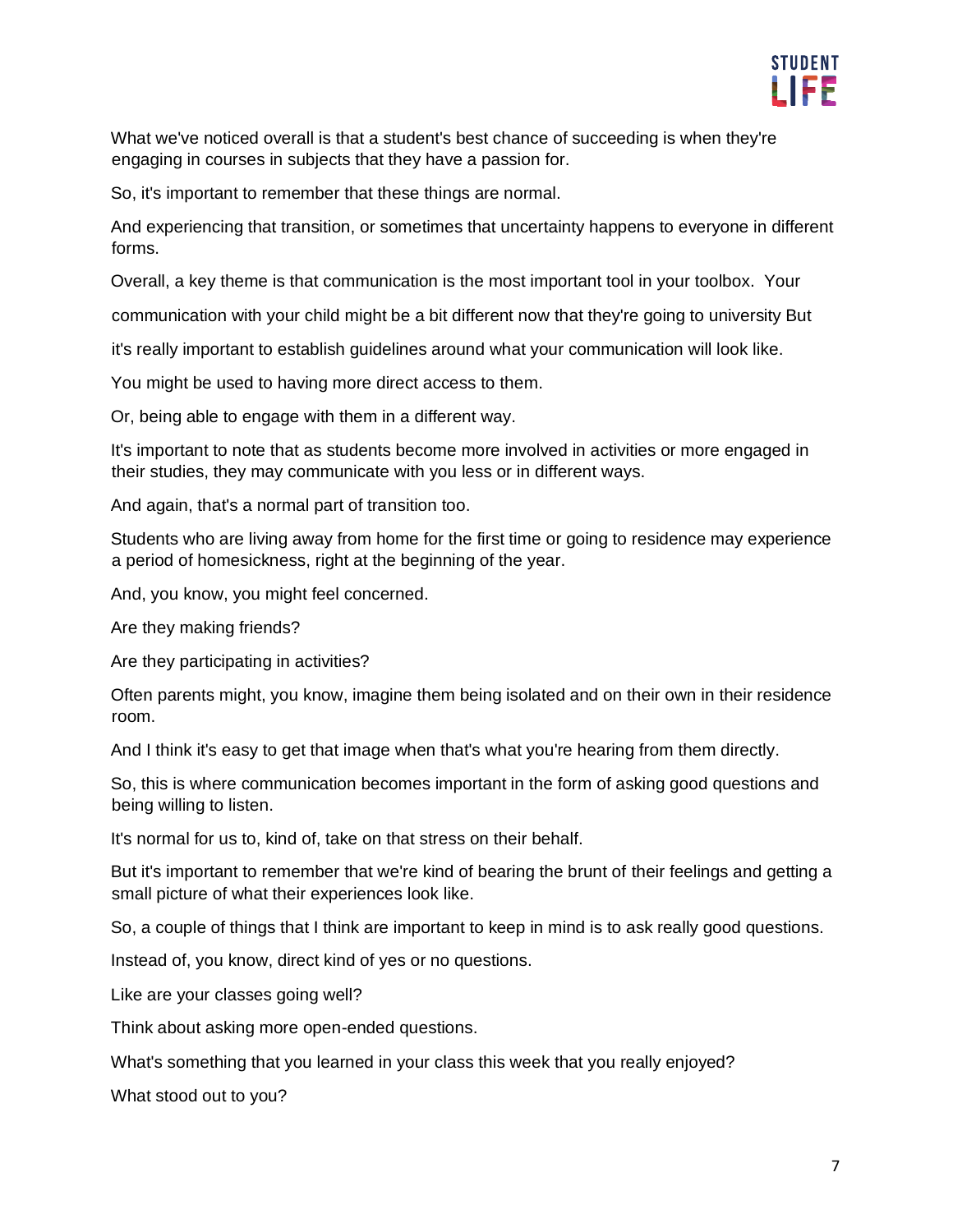

What's something that you're finding difficult to adapt to?

Questions like that give them the opportunity to share more about their experience and will often tell you more.

I would recommend checking in on a monthly basis to decide how often you want to communicate and in what ways.

Just because this will change kind of month to month.

Depending on what we call the student lifecycle.

And how busy things are.

You'll notice that when we hit October and November, and students are going through their first set of midterms, they'll be communicating with you and might sound a bit panicked, or stressed.

They could be angry or homesick.

This is often the result of a buildup of pressure and it really can come at any time.

But we find pretty frequently that this will happen during that first set of midterms.

When they're starting to feel pressure around performance.

Or might be having difficulty with managing their time or feeling like there's a high volume of studying.

They're going to have a strong urge to communicate with you.

And might be concerned about the feelings that they're having.

It's important that you are really patient and act as a sounding board.

In that case, listening becomes the most important thing.

Often times students want to express their frustration and how they're feeling.

They might be going through a bit of what we call imposter syndrome.

Wondering if, you know, they have the skills to be at university .

Or, feeling like they're making a mistake or not doing well enough.

And as a supporter to those students, it can make you feel really uncomfortable.

Or make you feel concerned.

But when we take the opportunity to just listen and hold space for those feelings.

It's really helpful for your student.

Often, I find when it comes to supporters and parents, there's that strong urge to protect and care for them.

So sometimes we jump right to solutions.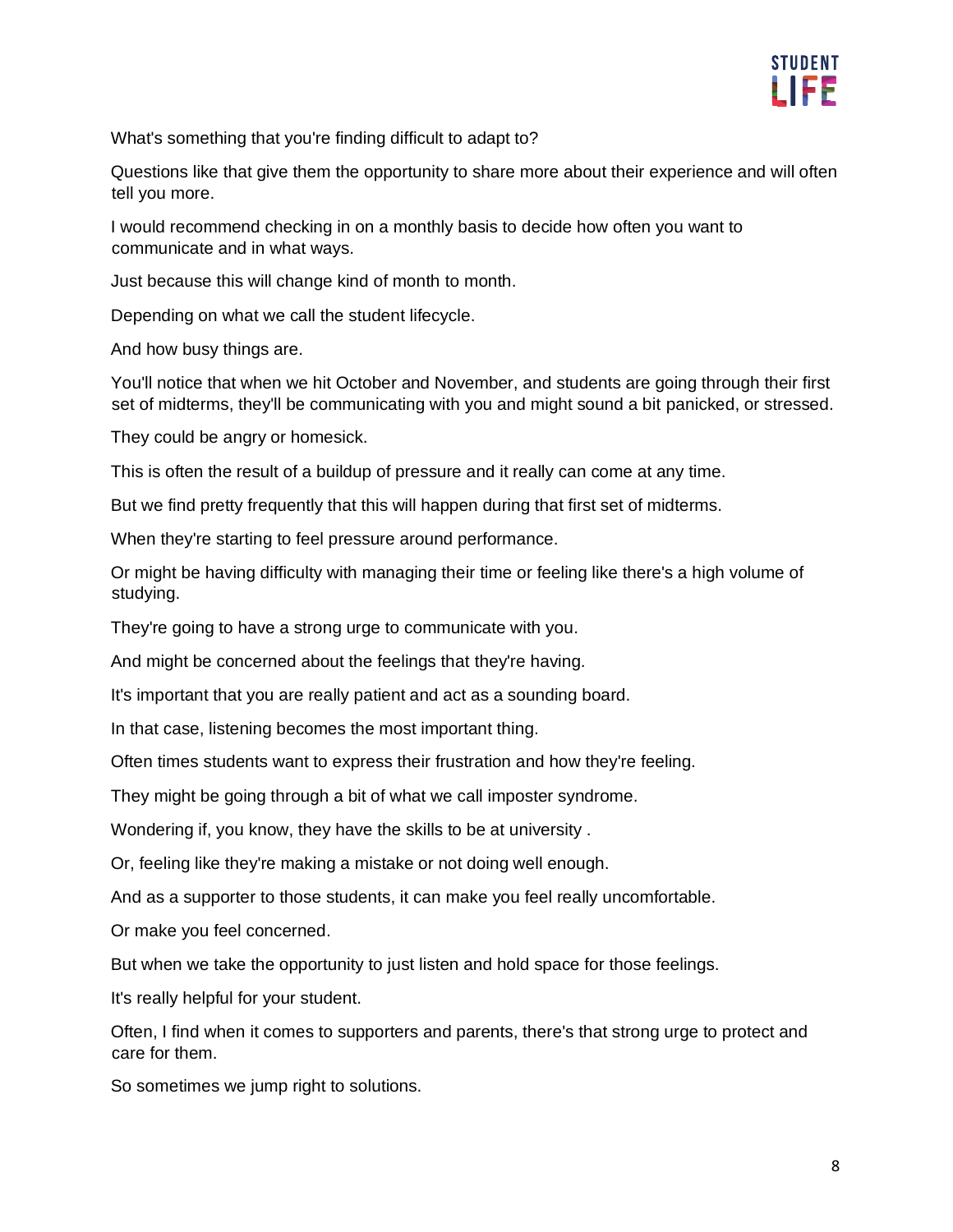

And that's not always the most helpful.

Making space for feelings and providing that opportunity to communicate, is really what students are looking for in those times first and foremost.

And that goes hand in hand with our next point around being an effective support.

Which is that we want you to encourage independence and problem solving.

One of the key aspects of being a university student is for students to develop a greater sense of independence and to promote growth.

It's a natural and necessary stage for becoming an adult.

And it allows students to engage in the university community on their own and to build some of the skills that they'll use for the rest of their lives.

For many parents that can be a challenge.

And I'm not saying that you need to throw them in the deep end right away.

And encourage them to do everything on their own.

But I think it's helpful for you to help them envision being an independent adult.

And maybe trying to problem solve something on their own first.

Before you're providing them with the answer or the solution.

And one of the resources that we have to help you with this is actually a Supporters' Handbook.

Which will be coming out in the next couple of weeks and it will be available on our website.

One of the key features of this handbook is that we provide a calendar for the year of the student lifecycle.

So, things that you can expect month to month that will be, kind of, occupying their time or their energy.

And things that might be key stressors at different times of the year.

And along with these things that you can identify, we've provided a list of resources across campus, and in our office that you can refer students to.

So, if you're hearing things like I'm overwhelmed with the amount of reading that I have to do.

I don't feel like I can keep up.

You can look in your supporter handbook and say, 'Have you thought about making an appointment with academic success? I see they have this really great critical reading workshop that you might want to go to'.

So that would be a great resource for you to provide some of those encouragements.

And identify some of the supports and offices that we've been talking about.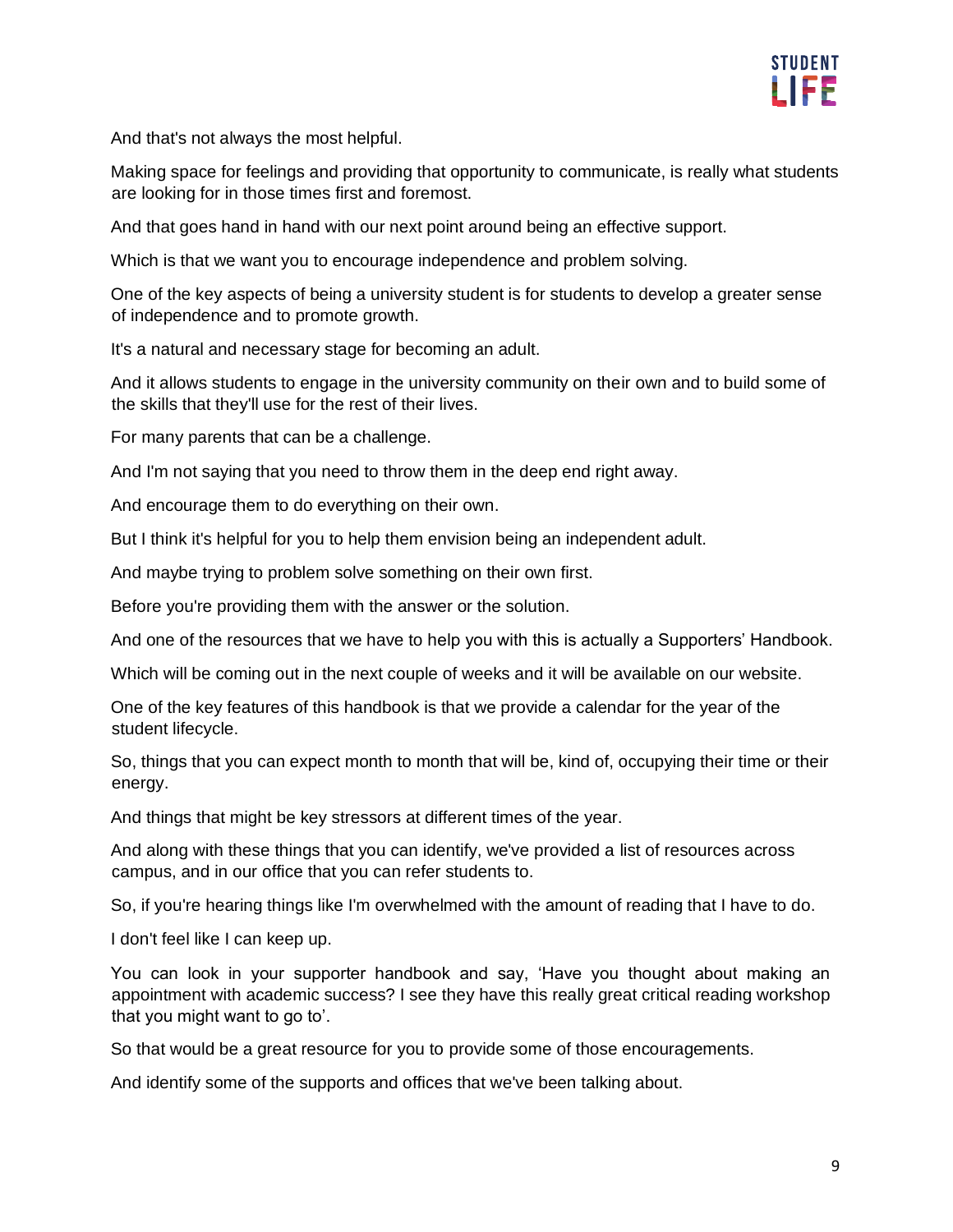

We find that students sometimes need that nudge of encouragement.

Or, they might be feeling overwhelmed by the amount of programs and resources available to them.

So, it's really helpful when parents can identify that for them and encourage them to access them.

I'd also like to note that independence, really is a gradual process.

So, along with communication, how they learn to be independent and how they learn to communicate with you is a process that will happen probably over the course of their undergraduate career.

These are just tips and information to help you get started with that process.

And also not to feel surprised by some of the changes that you may be seeing or the things that you're engaging with.

Finally, we're asking that you be understanding.

I think this is foundational to all of the things that we've been talking about.

It doesn't mean that you have to know exactly what they're going through.

But it means you need to be open to listening and be open to being empathetic.

Often, one of the things that we've noted from students who are struggling.

Or, are in distress or experiencing crisis.

Is that they often feel the need to be perfect or that they need to get it right the first time.

And if they're not, then that's somehow a fault of theirs.

And what we find first and foremost, is that they're worried about disappointing their parents and those closest to them.

And so often the ability to reach out and get help.

Or the ability to admit that they might need some additional support is hampered by the idea that they're disappointing someone.

So, then we think about being understanding.

A lot of the really wonderful things that you can do for them is just affirm all of their strengths and the things that they're really good at.

And that it's okay that you're not great at everything.

For example, I really loved reading and writing.

And my first major in undergrad was English literature, which I loved.

I had a great experience.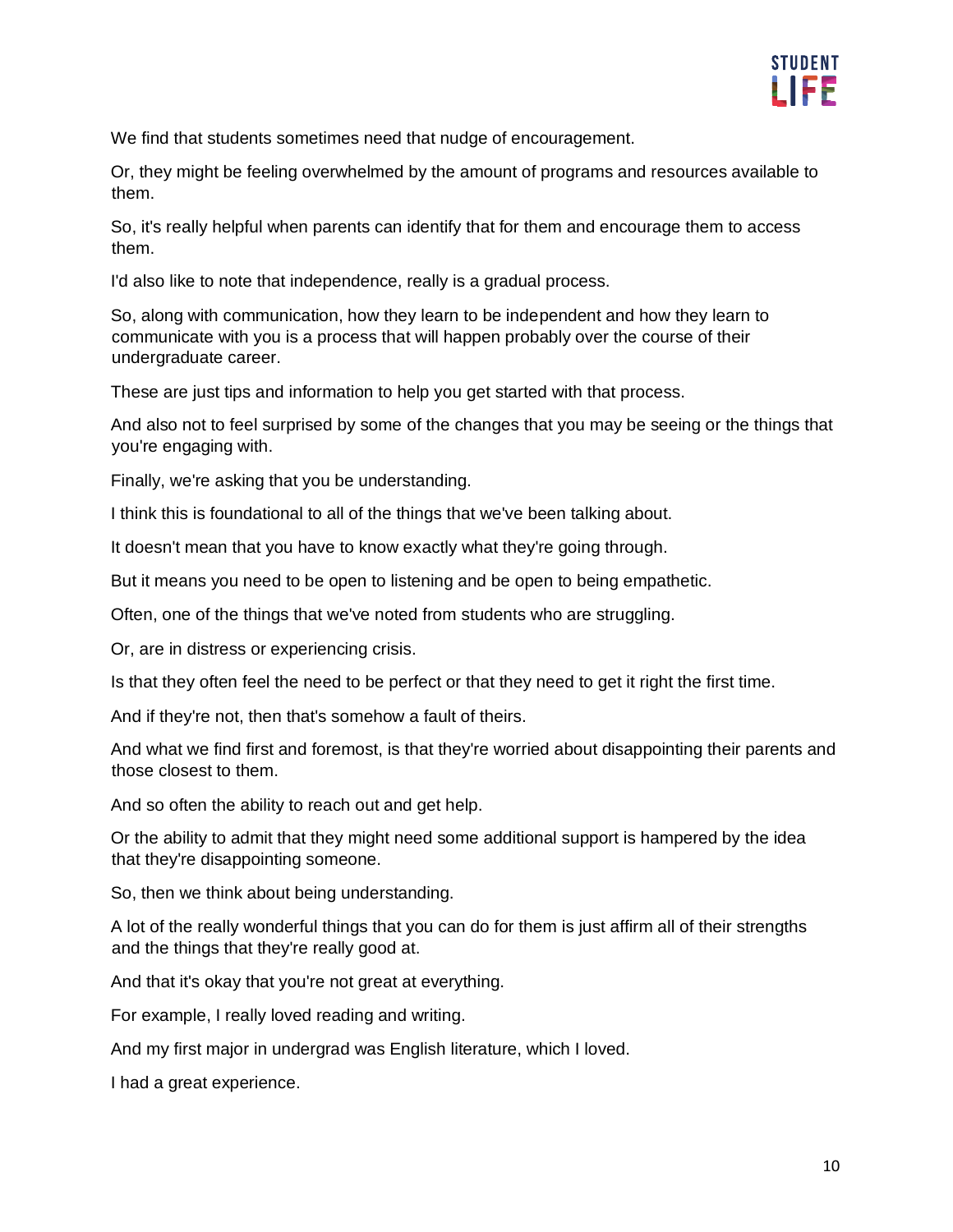

It was a wonderful program.

In my first-year psychology class, I really struggled.

It was actually a breadth requirement for sciences.

It wasn't something that I was going to major in.

But I found this really strong association to succeed.

And every single test I had to write was a very long, multiple choice test.

And it was just something that did not resonate with me.

I could have reached out and gone to resources to learn more about how to take multiple choice tests.

Which is something the Academic Success Center offers.

I could have reached out to my academic advisor to learn about the credit no credit option.

Which, means that I would get credit for completing the class and wouldn't have a grade on my transcript.

Which would have been wonderful, because it was just a breadth requirement, I needed it for my degree.

But I wasn't going to go into that program.

So, there's lots of flexibility that students don't know about.

And should be encouraged to seek out.

And, also to let them know that education is a process.

It's something that we need to experience and learn from.

It happens inside and outside of the classroom.

And then, a lot of the most important things we learn are through our personal experiences.

And the best folks to reinforce that messaging is all of you.

Their closest supports and their biggest cheerleaders.

#### **Slide: Safety Considerations (00:24:48)**

Another concern that I just wanted to highlight, that comes up often, is safety considerations.

Overall, I always recommend that folks familiarize themselves with campus.

We have a really excellent interactive map.

That can help you play around with learning some of the different buildings, areas on campus.

Places that students might want to visit and things that they can engage with.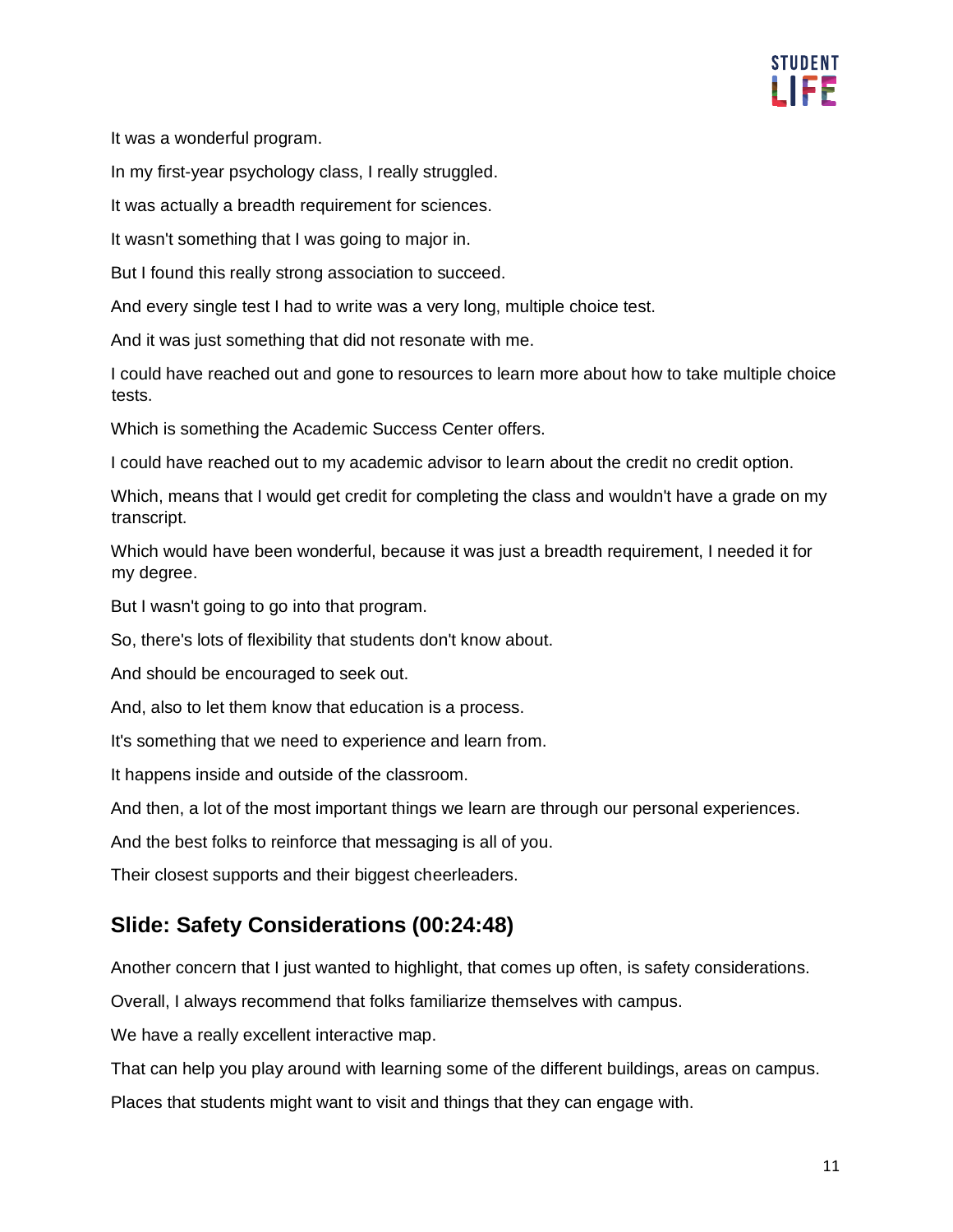

Which is really great.

The St George campus also has a really wonderful campus safety app.

With lots of information about how to access different safety services or safety programs.

For example, there's a really excellent program called Walk Smart [TravelSafer].

Where if a student is studying late on campus.

Or, taking a later class.

Or, participating in a sport.

They can actually register to have someone walk them back to residence.

Or, walk them to the nearest subway station from anywhere on campus.

The app is also available for parents to download.

If they want to see what some of those resources are.

And, also have access to them Which

is really great.

I also wanted to highlight our COVID-19 resources.

Obviously, it's been a hot topic.

As all of us are preparing for September.

And looking at updated guidelines from the province and the federal government.

So, for the most up to date information in relation to the university and COVID-19.

We always recommend that you visit the Vice Provost website.

They are updating it regularly with information as we get it from public health authorities.

And from our local government.

There's information there about the quarantine program and requirements.

And any of the most recent news that you might want to know about can be found there.

## **Slide: Support Throughout the Year (00:26:50)**

Alright, I know we're all focused on September.

Because it's coming up quickly.

And there's a lot of things happening right now that we're trying to get prepared for.

It's important to remember that your student will need support throughout the year.

It will look different, month to month depending on what's going on in their schedule.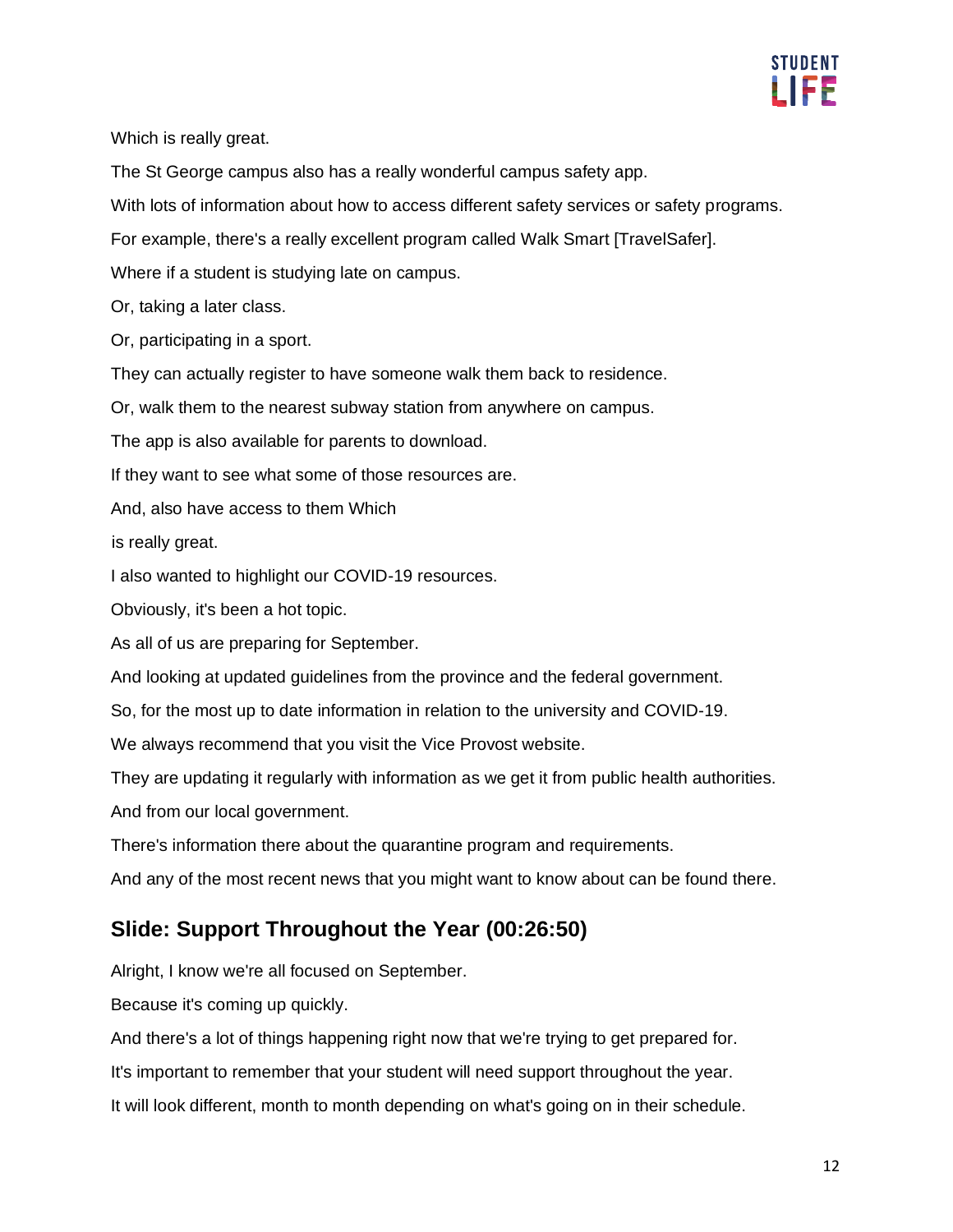

How busy they are.

How much academic work they have.

And the other things that they're participating in.

So, some things that we want you to keep in mind.

As their biggest supporters.

Are that it's important to encourage getting involved on campus.

This is for a couple of reasons.

It helps your student to build community.

It helps them with a sense of belonging on campus.

Which is really important.

Especially for those who might be commuting.

Or, living off campus during their undergraduate experience.

Some of the most important learning opportunities come outside of the classroom. And

build really excellent leadership skills that students will use throughout their lives Even

after their undergraduate career.

Students will often choose not to seek out involvement activities because they're worried about how it might impact their academics.

And their ability to study.

However, research shows that the most successful students are those who are engaged in opportunities outside of the classroom.

There is a balance between our academics and the things that we're involved in, that help us build community.

And build some really great skills.

U of T actually has over 800 clubs.

So, I'm sure that we can find something that would support their interests.

That they might want to get involved in.

And a lot of these activities help to support student wellness as well.

It's important to talk with your student about something that they might want to get involved with.

Or, people that they might enjoy connecting with on campus.

It helps them understand how they might want to take on new responsibilities.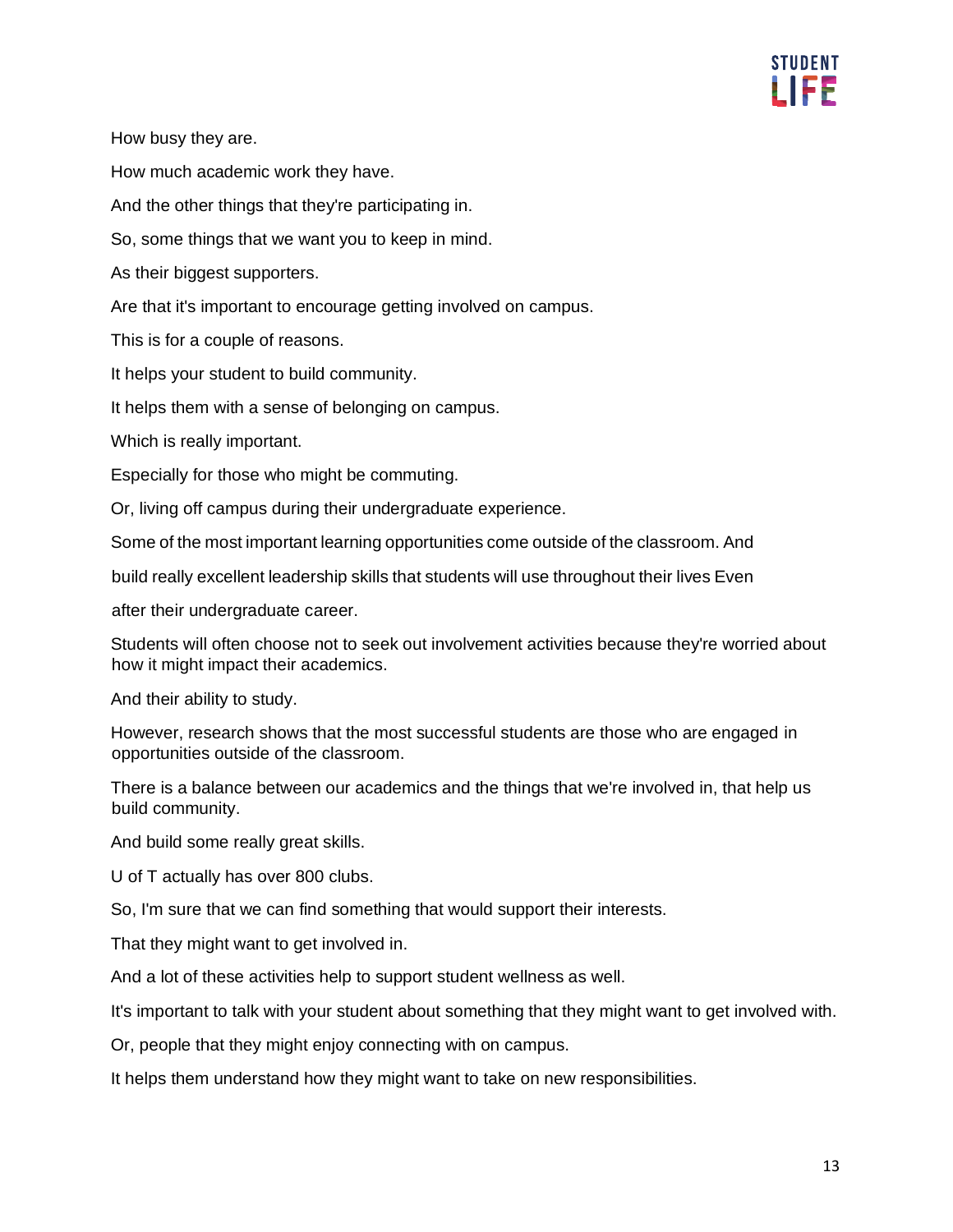

Or learn new things.

And helps to understand that there's a balance between the academic work that they're doing.

And their ability to have fun and enjoy their life on campus.

It's important for you to check in regularly, and provide support for the things that they're doing.

As I mentioned, our Supporter Handbook will help you kind of understand what's happening, month to month.

And the things that you might want to encourage them to engage with.

It's a great conversation starter.

And it allows you to ask them some good questions about the things that they're doing and engaging with.

Even if you can't directly relate to their experience.

For example, when I came to university I was what we call a first-generation student.

So, neither of my parents had attended university or college in Canada.

They had no post secondary education.

And I was the first person in my family to attend university.

This can often have an impact on how students might understand their experience.

Even though my parents couldn't identify with a lot of the things that I was doing.

Or, the material that I was studying.

I found that they were really helpful and encouraging when it came to telling me to explore things that I was passionate about.

Or, to find places on campus where I could engage with others and build community.

So, it's important to remember that there are lots of ways that you can provide support and encouragement.

Even if you can't identify with experience directly.

We also want to make sure that you're supporting your students wellness.

Sleep is one of the biggest factors in promoting our wellness.

And for students, it's often one of the first things that we're willing to cut out.

So, encouraging great sleep habits is always helpful.

But along with that comes, managing stress levels.

Trying to eat well and support ourselves.

And finding opportunities for physical activity.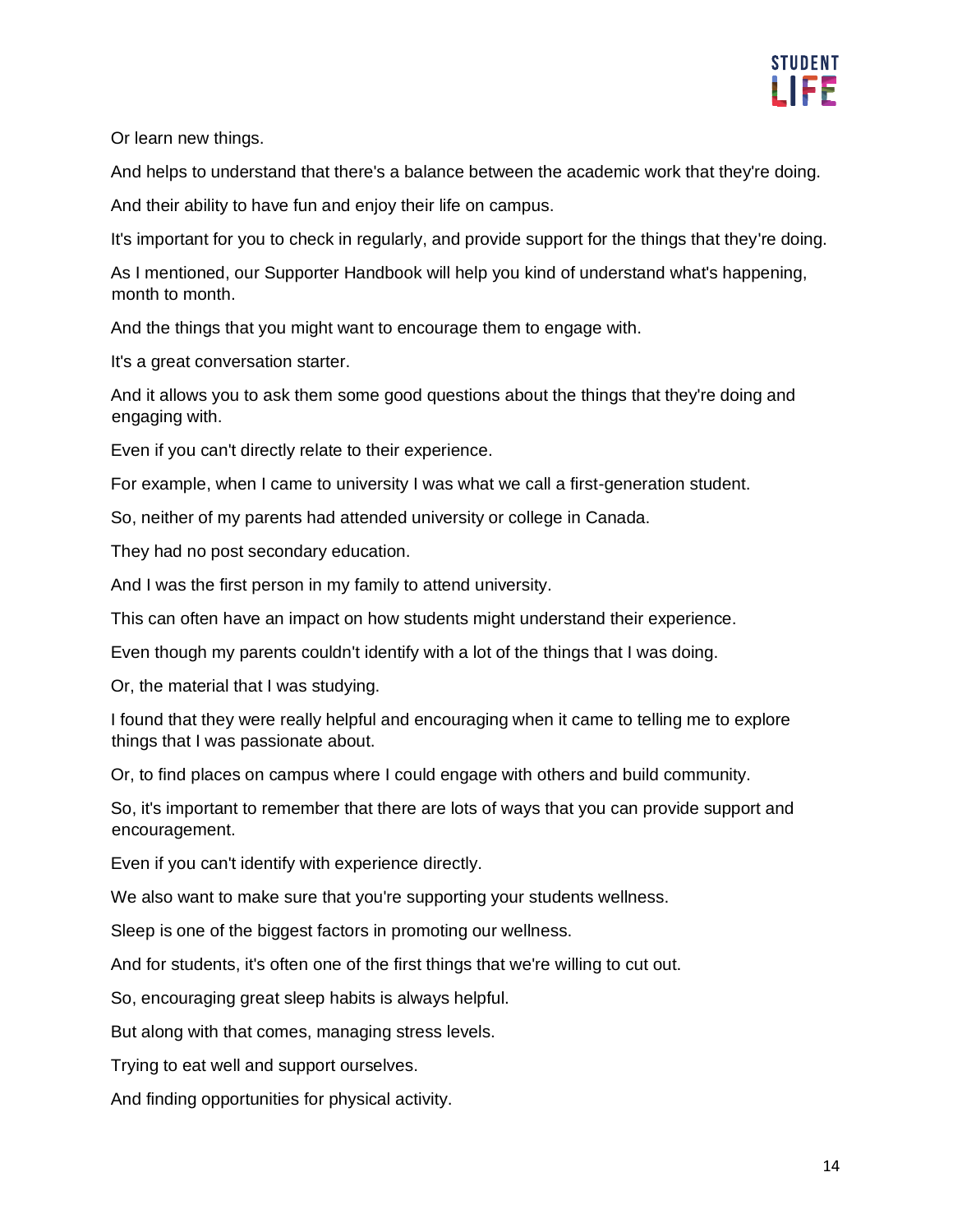

We want to make sure that you're encouraging them to access services and support on campus.

Like the Health and Wellness Center.

And also encouraging things like joining mindfulness sessions or yoga.

Or, engaging with peer support.

Their ability to be a student depends directly on their ability to manage their own wellness.

It's often something that we don't talk about enough when it comes to our strategies for taking care of ourselves.

And making sure that we're balancing rest, with the rest of our schedule.

It's important to refer students to resources, regularly.

It's most helpful when you can throw them out as suggestions that they might want to engage with.

And plant that seed for them, so that they can access those programs, services or supports later.

We often find that if supporters are encouraging behaviors like seeking help.

Or, connecting with a campus resource.

That students are more likely to use them.

Because it normalizes, their ability to access these things.

Especially when it comes to navigating a campus like U of T.

Which, can often feel quite large.

It's very helpful when you can provide that referral.

And demonstrate an interest.

And a bit of knowledge in their experience at the University.

We hope that the Supporter Handbook will empower you to be able to use these resources.

And connect with your students about different things that might appeal to them.

And, be useful to them.

And then finally through the year.

One of the things that you should think about is expecting change.

And being ready for it.

Your student will change.

University and the experiences associated with it, promote development and growth.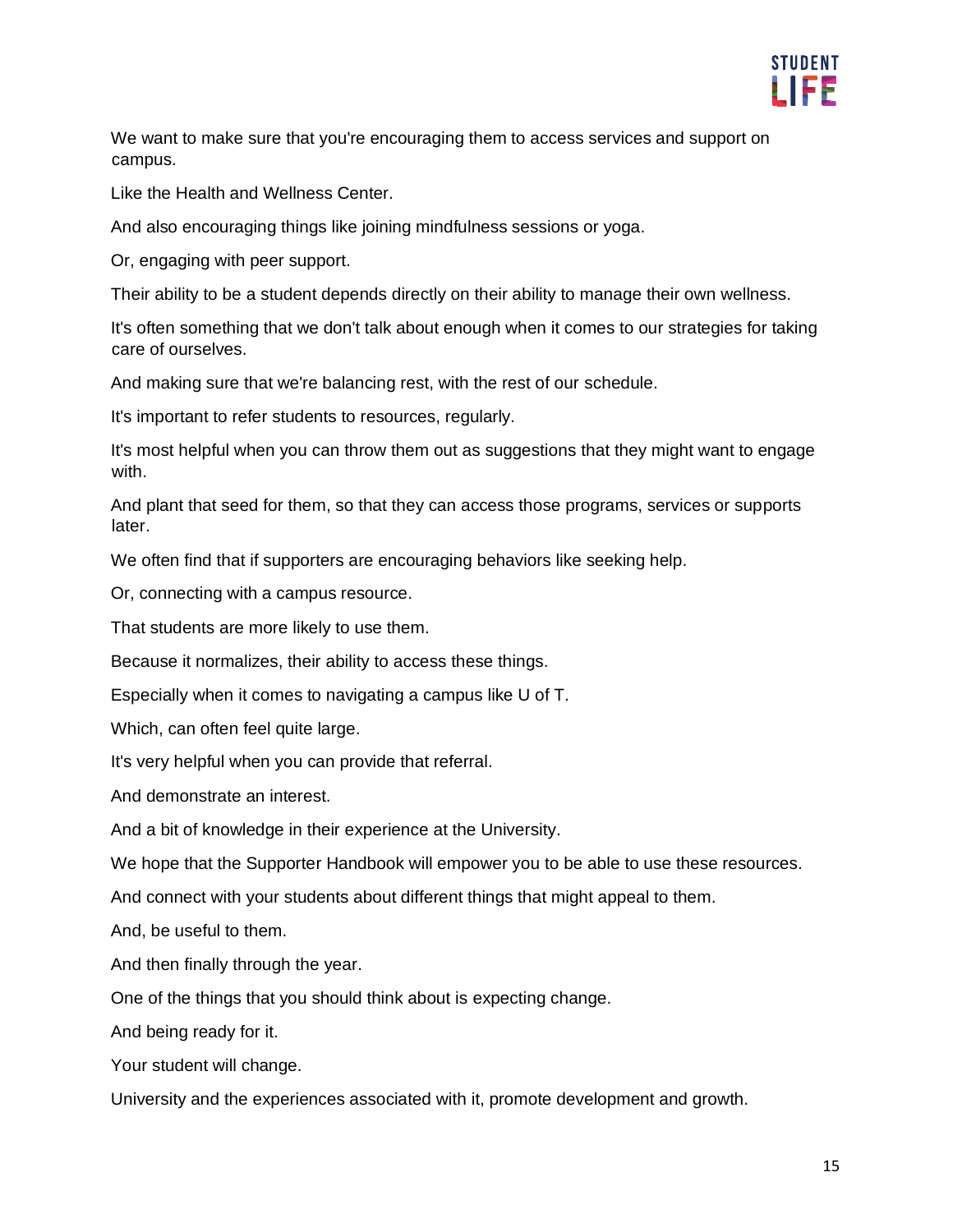

It's natural, inevitable, and can often be quite inspiring.

I myself have really loved the opportunity to work with students over the course of their careers.

And to see how they develop and grow into wonderful human beings.

You can't stop change.

And sometimes it might be difficult to understand it.

But it's within your power to accept it and support it.

Growth is part of the learning experience.

So, remember to be empathetic and try to learn more.

And most importantly, don't feel concerned.

If you're noticing that change and growth is happening.

I'm going to pause for a moment there.

I know Natalie has been dropping some great links and information in the chat for you.

And I'm going to be addressing all of your questions in the Q&A.

## **Slide: Preparing for September (00:34:35)**

I want to talk a little bit about preparing for September.

So obviously it's coming up quickly.

And there's a few things that you want to keep in mind.

Most of your students have probably activated their U of T email.

And used what we call their UTORid or their JoinID.

We want to make sure that they're taking the opportunity to get familiar with ACORN and UTMail.

So, ACORN is the web platform that they're going to use throughout their undergraduate career to manage things like their courses.

Their financial records and information.

Later their transcripts and their grades.

Everything that they would need is on ACORN, when it comes to their students system.

And UTMail they should get used to checking regularly.

The university will communicate with them entirely through the university email.

This includes all the administrative offices, their professors for their courses and all of the things happening across campus.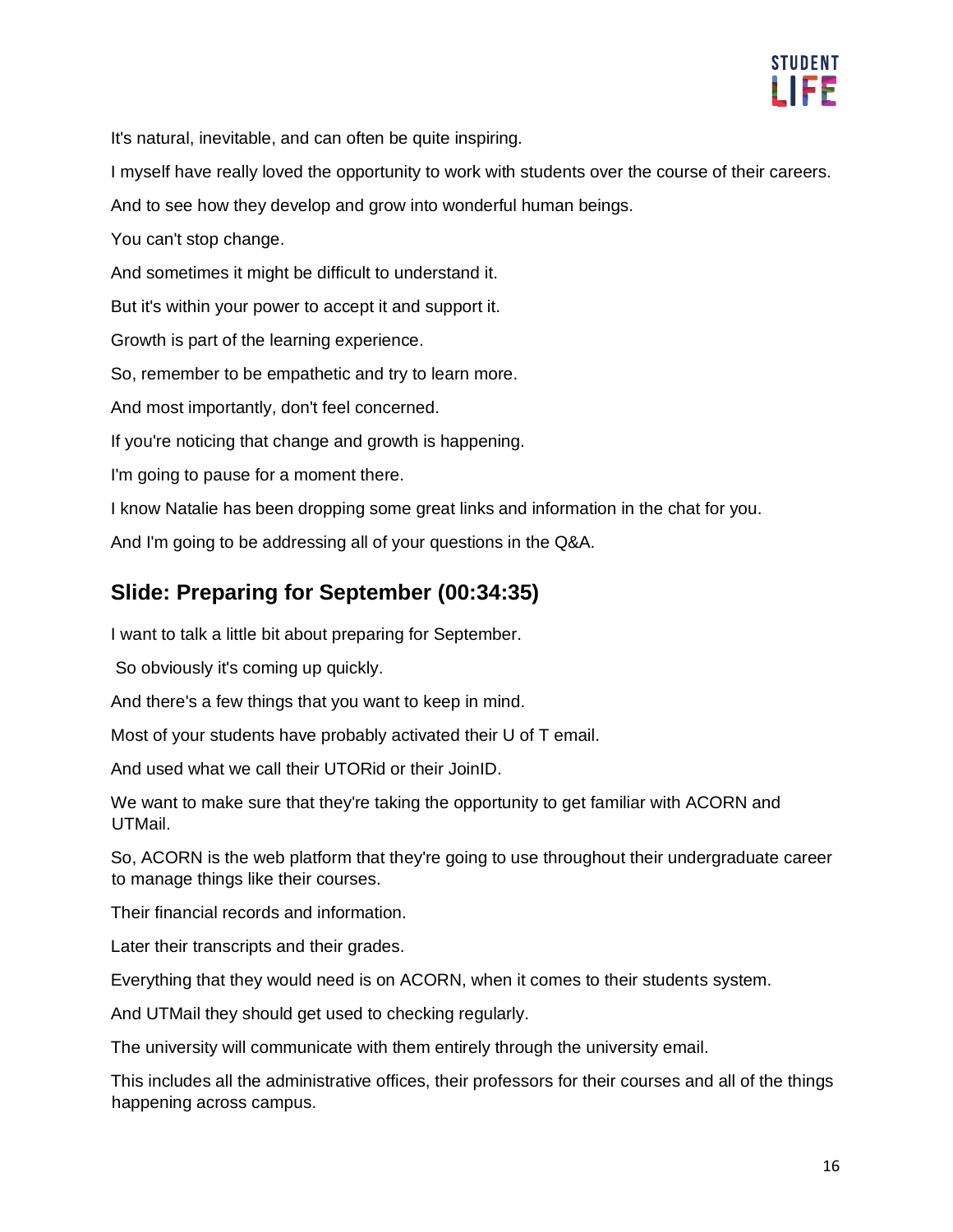

We want to make sure that they register for orientation, if they haven't already.

We can share a lot of great orientation information with you in the Q&A period.

It's important to note that we find students are most successful when they participate in orientation activities.

It correlates directly to their likelihood of success through undergrad.

Because they're learning lots of great skills.

They're connecting with different offices, resources, faculty and staff who are going to be supporting them throughout their career.

It's important to make a financial plan.

And to have some conversations about expenses.

And to help your students understand them.

I know that there's a different spectrum of support for students when it comes to finances.

I myself, financed, the majority of my own education.

And so, my experience was working part time throughout my undergrad.

And using my savings to pay for my tuition.

So, I had quite an involved management of my own finances.

That looks different for every student.

But for students who may be getting more support from family, it's still important to have those conversations around what they can expect.

And what that looks like for them.

And it's good to have those conversations now.

So, they're ready going into the year.

And they aren't kind of surprised by having to manage that themselves.

We encourage you to talk to your student about what they want to learn.

One of the great things about your first year at U of  $T$  is that there's a lot of flexibility to take different types of classes that you might be interested in.

You can take a breadth of things in different areas.

Especially for students who are in the Faculty of Arts and Science.

There's lots of opportunity to change your courses at the beginning of the year.

I, myself, as a first year student had an advising appointment in the first couple of weeks of starting my undergrad.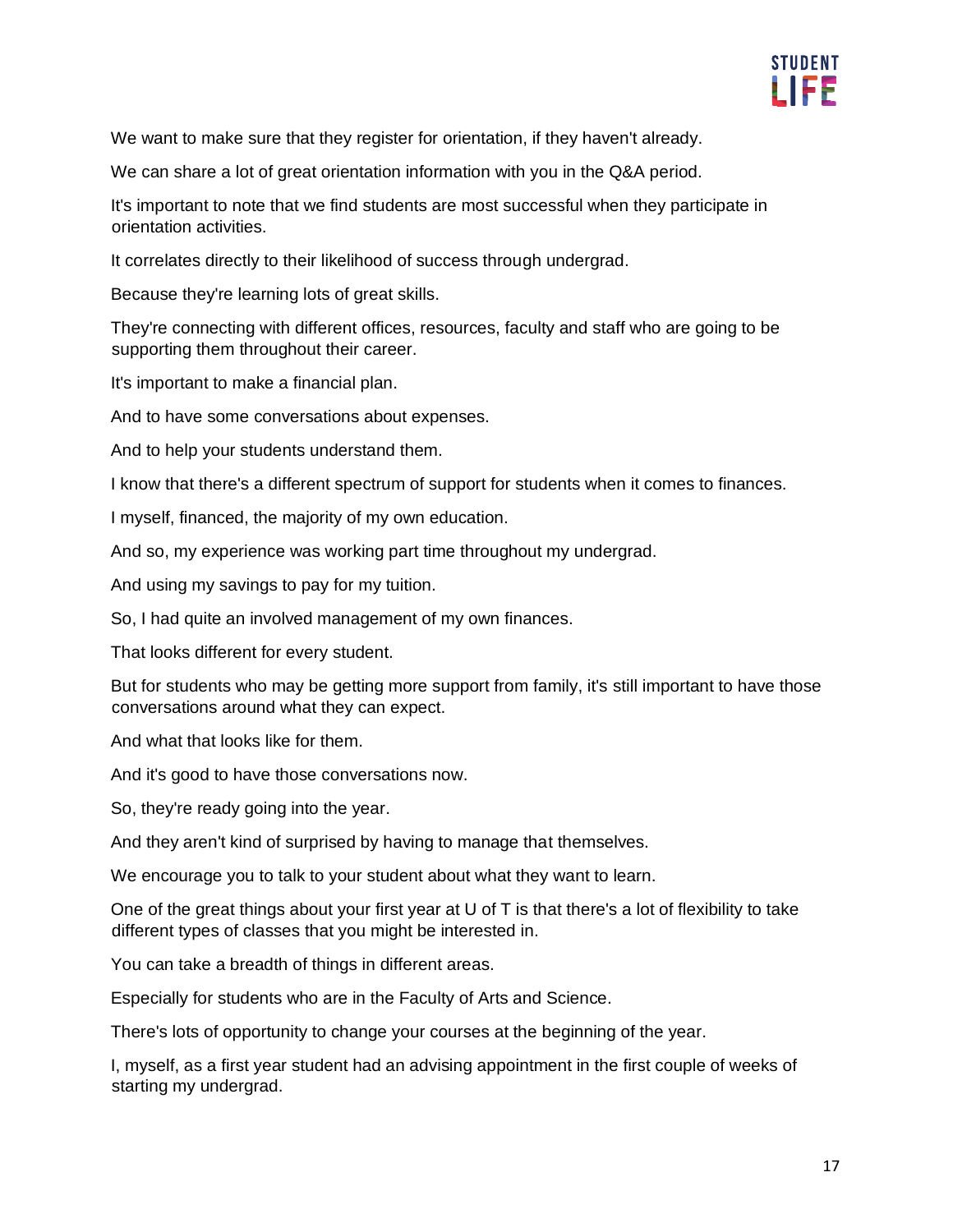

So I could make some adjustments to my timetable.

I really loved English, which I had applied for.

I hated my first year philosophy class.

I ended up taking anthropology instead.

And later had the opportunity to actually get a master's degree in anthropology.

Because I loved it enough.

So, I think the important thing to note there, is that change can be good.

And it's important to engage with things that you feel passionate about.

Talk to your students about things that might be interesting to them.

Flip through the U of T programs page to see what kind of classes are available for first year students.

There are so many things that we offer, that you probably can't imagine are classes.

Like the history of music, or the poetry of physics.

Lots of different interesting cool things that students can take to round out their experience. And

help them engage with things that they're passionate about.

We want to make sure that you are reviewing important dates and deadlines, so that you're familiar with them.

Have a conversation with your students before they arrive, so they know what these dates are.

You can look over the timetable and the calendar together, so that they have some familiarity with it.

And that you're on the same page.

We also want to make sure that you're getting excited.

This is a really wonderful time.

And although there's lots of transition and change.

There's lots of things to feel great about too.

This is a wonderful experience.

And they're joining a new community.

And we hope that it will provide them the opportunity to really learn and grow.

So, we want to support that.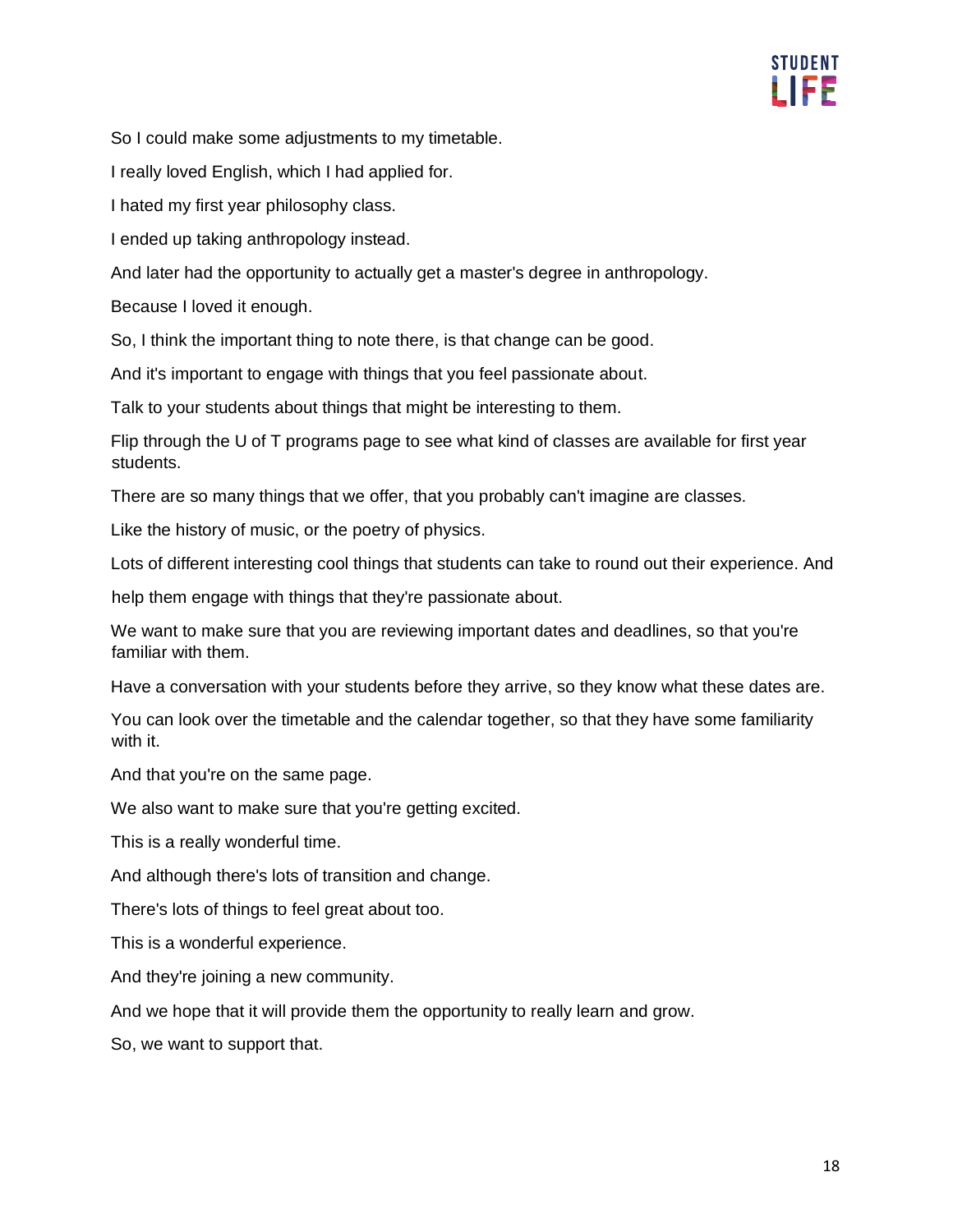

### **Slide: Get Ready for September! (00:39:55)**

I also wanted to note that we do have a summer calendar and checklist.

Folks may have seen this already.

For domestic students, I believe it was mailed out.

And for other folks, it was sent via email to your student.

But this summer calendar and checklist provides a breakdown month by month.

Of things they should have been thinking about, looking at.

Or, things that they can do in advance of arriving in September.

So, if this is something that you haven't seen yet.

We'd strongly encourage you to visit the summer checklists web page.

Take a look at it and some of the resources there.

Because it can really help you get started, and prepare for the next couple of weeks. **Wonderful.** 

## **Slide: Questions (00:40:47)**

So that brings us to questions.

I know this is every Supporters' favorite part of this session.

I know that Natalie has been dropping some things in the chat for you.

I'm going to go ahead and review some of the questions to see if there's things that I can answer.

I'm happy to have folks raise their hands using the zoom function.

And hop on if there's any questions they want to ask.

You're also welcome to continue putting them in the chat, if you feel most comfortable doing that.

And a huge shout out to Natalie, for answering lots of these questions and providing links and resources.

I see some folks asking about the recording.

We will send the recording out via email to everyone.

After it's done.

And it will be posted on our website.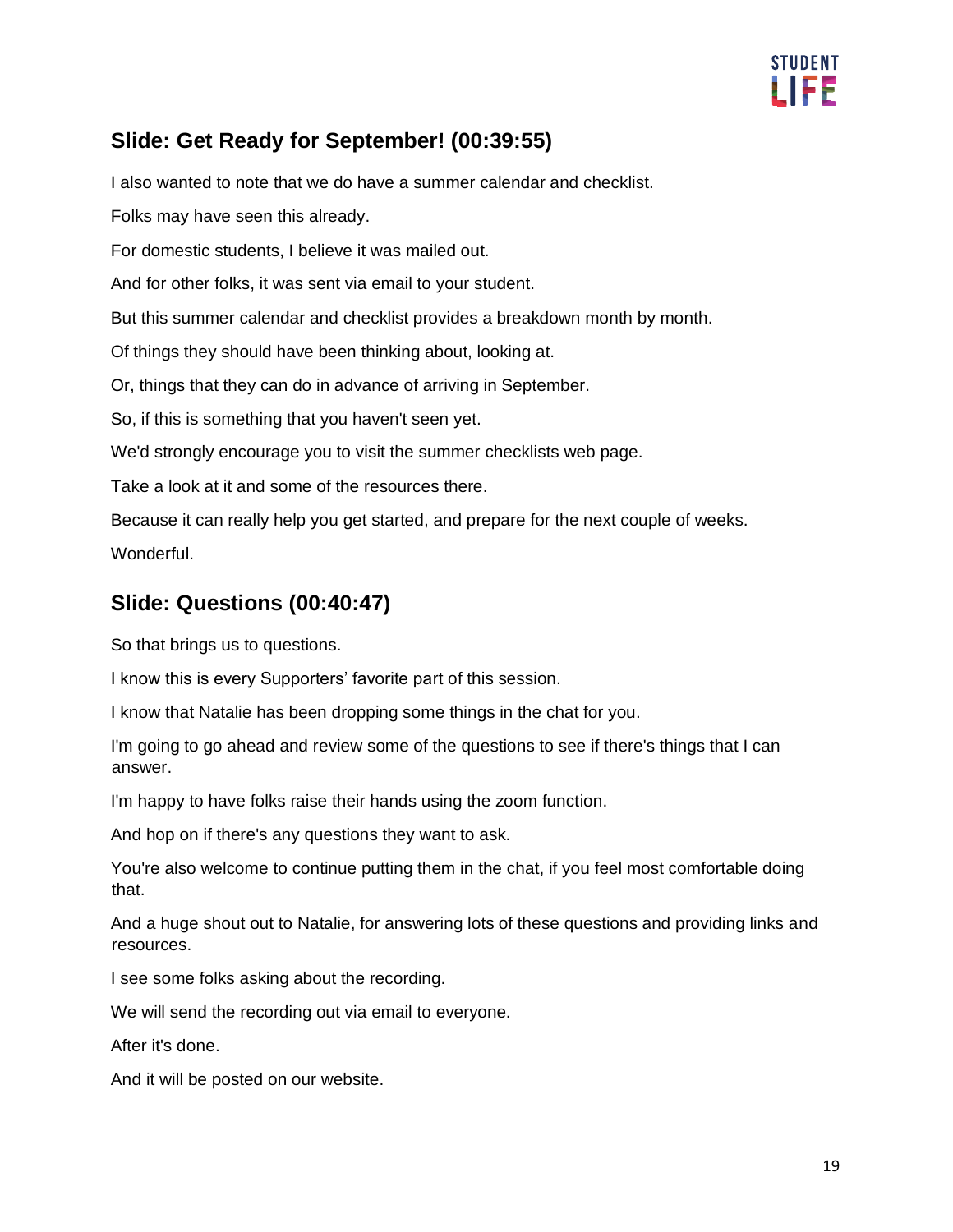

That'll probably be in the next couple of weeks.

Because we are going to have it captioned and a transcript created that can be provided.

The Supporter Handbook for this year.

The current version will be available in the next couple of weeks as well.

Although, I know Natalie has shared the 2020 version.

If anyone's curious to look at that.

Seeing some questions about dining locations.

And if it will be limited, or not.

All of that information is available on the Food Services website so ueat.utoronto.ca.

Natalie can pop that in the chat for folks.

Colleges and residences who have their own dining facilities, will post that information on their websites.

So, that people can access them there.

I don't know yet if all of the food trucks that we're used to seeing parked on St George Street will be there.

I will be starting to return to the office in September.

So, I'm very invested in finding out if we're going to see them or not.

But that's a great question.

A challenge right now is finding staff to talk to about course enrollment advisors release booking times on a weekly basis.

Looking at pre-required courses that aren't available, and the waitlist.

Yeah, this is a great question.

So, each division, the colleges or the professional faculties have their own registrar's office, and academic advisors.

So, each division is responsible for how their advising schedule works.

So, that will look different between the different colleges.

It's kind of up to them to set their schedules.

What I will say is that when it comes to waitlist specifically right now, they're probably quite full.

But when we get to September, they'll start to move pretty fast, as folks schedules change.

Usually people go to kind of their first class, decide how they feel.

And then the waitlist moves.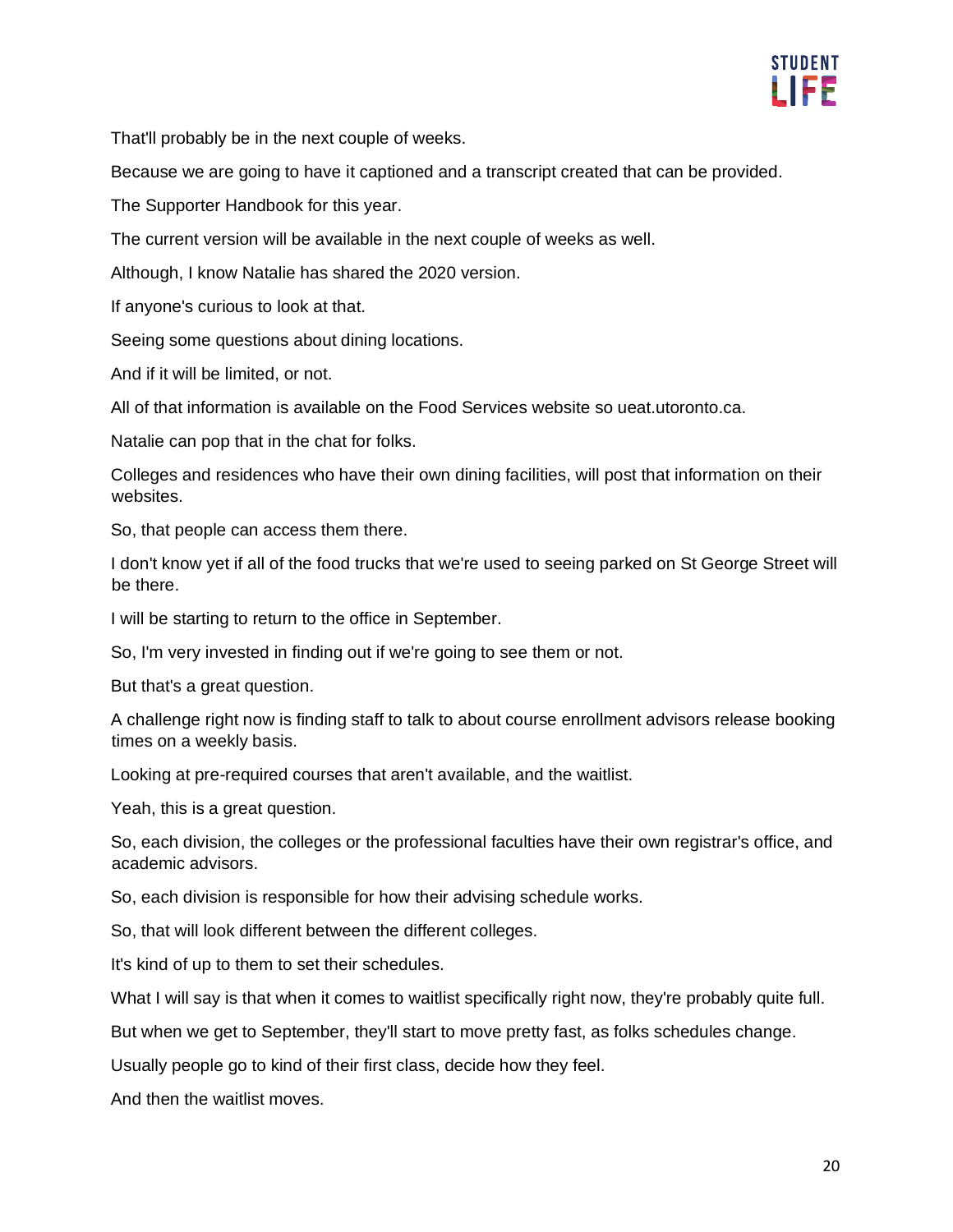

And academic advisors can support in letting you know what the likelihood is of getting off of a waitlist.

Or looking at your prerequisite courses.

Six courses is also quite a huge course load for reference for folks.

The average course load is five, which we tend to recommend.

I myself as a student did my undergrad over the course of five years so I could take four courses each year.

Because I was working part time and involved in a lot of activities.

And that offered more flexibility for me to be successful academically.

So, there might be a consideration there with the timetable.

Are there resources and information for international students?

Yes, absolutely.

The Centre for International Experience on campus is phenomenal.

We also call it the CIE.

So, you might see it referred to as that.

They actually have an immigration advisor, who is housed in CIE, that you can connect with.

So, we'll share their website and information.

I know there's a lot of conversation right now around study permits.

And so, you can connect with them to get more information and support around that.

Advisors can help with timetable adjustments.

They can typically support that.

I know that using ACORN.

For the first time for core selection, can sometimes be a bit stressful.

So, they can absolutely help you out.

I'm seeing some questions about residence and room assignments.

So, each residence is managed, typically, by its own division.

So, college or faculty.

And they provide the information for all of those assignments.

So, if you haven't received them yet.

I imagine it will be coming in the next couple of weeks.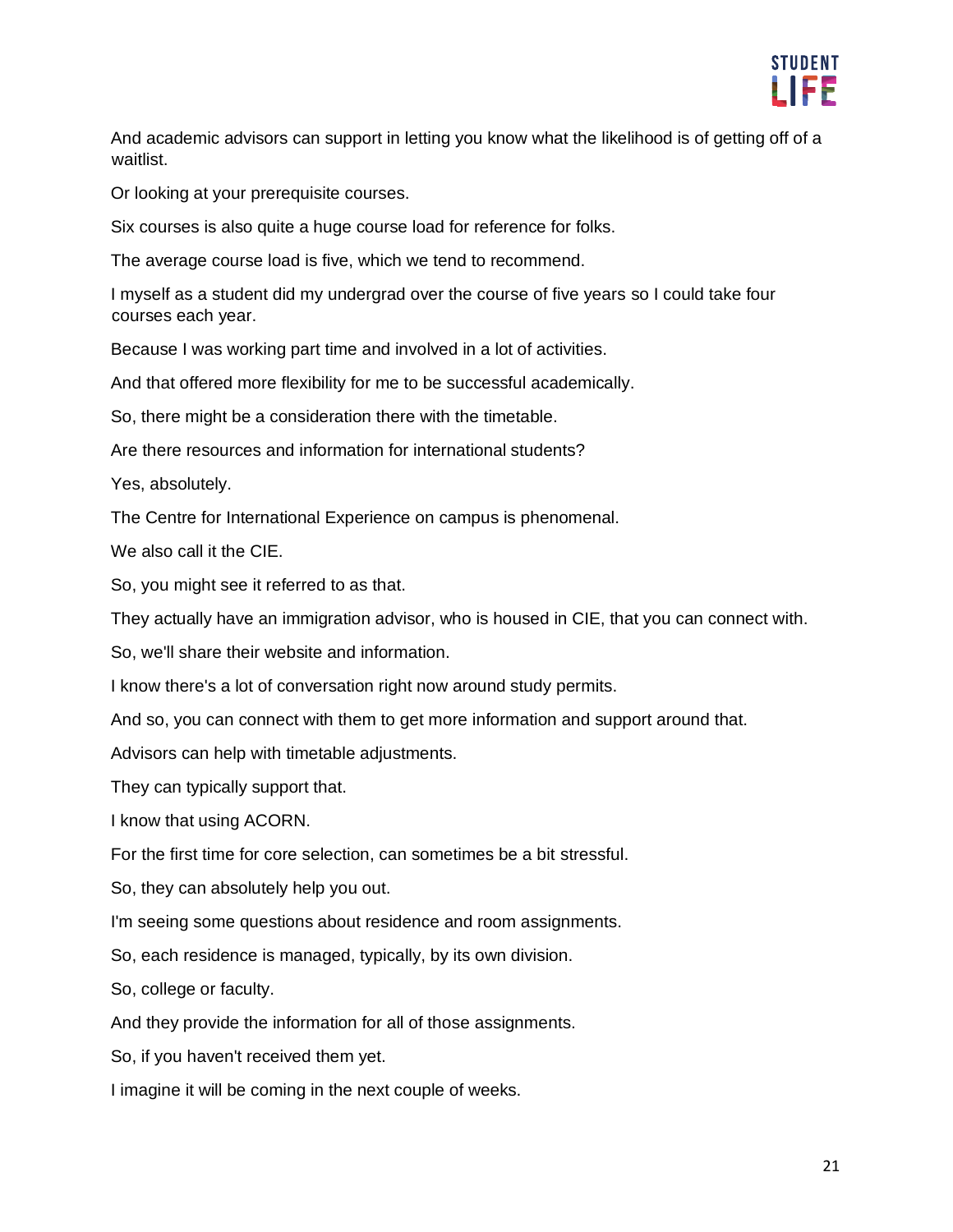

Or, you can contact the residence directly to get that information.

I've seen some questions around vaccinations.

So, for folks who didn't see that the news update in the last week or so.

U of T released some information around the vaccination policy.

You can find that on the Vice Provost website.

When it comes to any updates about COVID-19.

I also wanted to mention because Natalie shared it here.

Some information about health care and the student health and dental plan, overall.

So, for students who are covered by OHIP, the Ontario health insurance plan for domestic students.

Once, they have arrived at U of T they'll get information about their student health care plan.

If they have OHIP coverage and benefits through a parent or family member.

They can actually opt out of the health plan and get some money back.

For students who aren't covered by OHIP.

You'll be covered under U of T student health care plan.

So, Natalie shared the link to that in the chat.

That provides you access to all of your health and dental services.

And is part of your student tuition fee.

For international students, you are covered through what we call the UHIP plan, the university health insurance plan.

It provides all the same services that you see here.

But is administered through a different plan.

For those students who may have Canadian citizenship.

But have lived internationally or in another country and don't currently have their OHIP.

There is a period where you are initially covered by UHIP when you arrive.

And then need to register and get your OHIP.

And at that point, you'd be taken off of the UHIP plan.

But there is a period where you need to transition from one to the other.

So, we want to make sure that you have your health coverage there.

Seeing some questions about the waitlist and how that works for registration.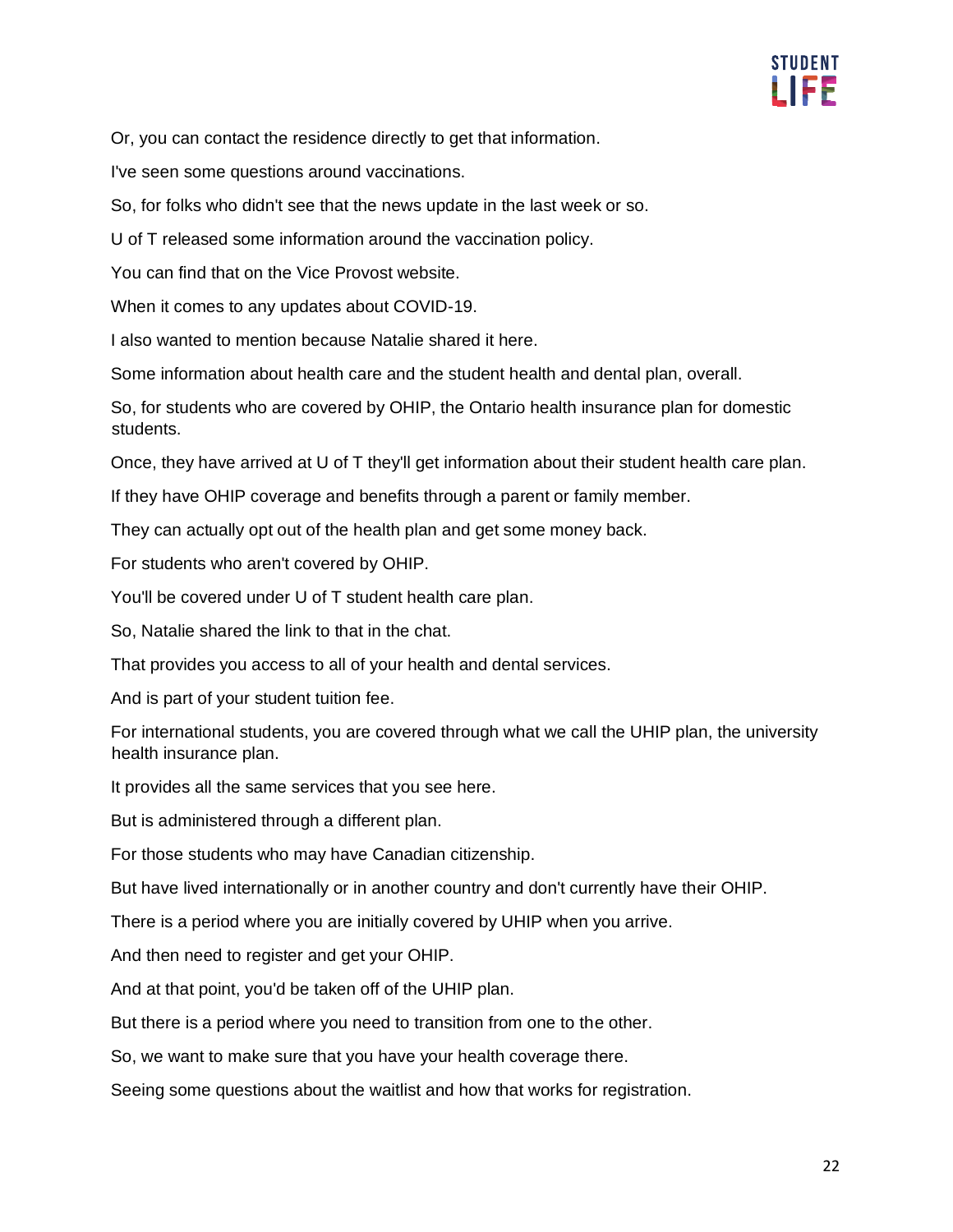

If a student is on a waitlist for a class on ACORN and they move off the waitlist and are admitted to the class.

ACORN automatically sends them an email letting them know that they got into that class.

They're welcome to log on to ACORN and check their status on the waitlist, at any point as well.

And as I said, right now we probably won't see a lot of movement on that waitlist.

But probably a little bit more in September.

Seeing some more about health care and mental health services, so I love to speak to that.

In terms of our health care services, we are very privileged to have a lot of resources available to us.

So, for students on the St George campus, the main office that they'd be interacting with is our Health and Wellness Centre.

So, the Health and Wellness Centre provides, doctors, nurses, and also mental health practitioners to allow students to engage in any aspect of their health that they need support with.

So, students are able to make appointments at Health and Wellness, based on what they need.

In addition to that, you can also access walk in clinics, hospitals, and any kind of emergency care facility that you'd like to, with your student health plan with UHIP or with OHIP.

When it comes to our mental health services specifically.

There is a lot of support through psychotherapy services at Health and Wellness.

Students can book appointments to engage with someone if they are interested in counseling or therapy.

We also have a number of peer support programs.

So, these are facilitated by trained staff.

It's kind of group activities to engage with peers around conversations about mental health and those supports.

And in addition, I would really love to highlight our wonderful mySSP app.

So, that's the My Student Support Program.

It's an app that students can access on their phone, and it provides them with 24-7, mental health support, at any point that they'd like to access it.

Either, over the phone speaking to someone directly, or via text.

And one of the great things about mySSP is that they can actually schedule regular therapy appointments, wherever they are in the world.

The service also provides them the opportunity to engage in, I think it's 175 different languages.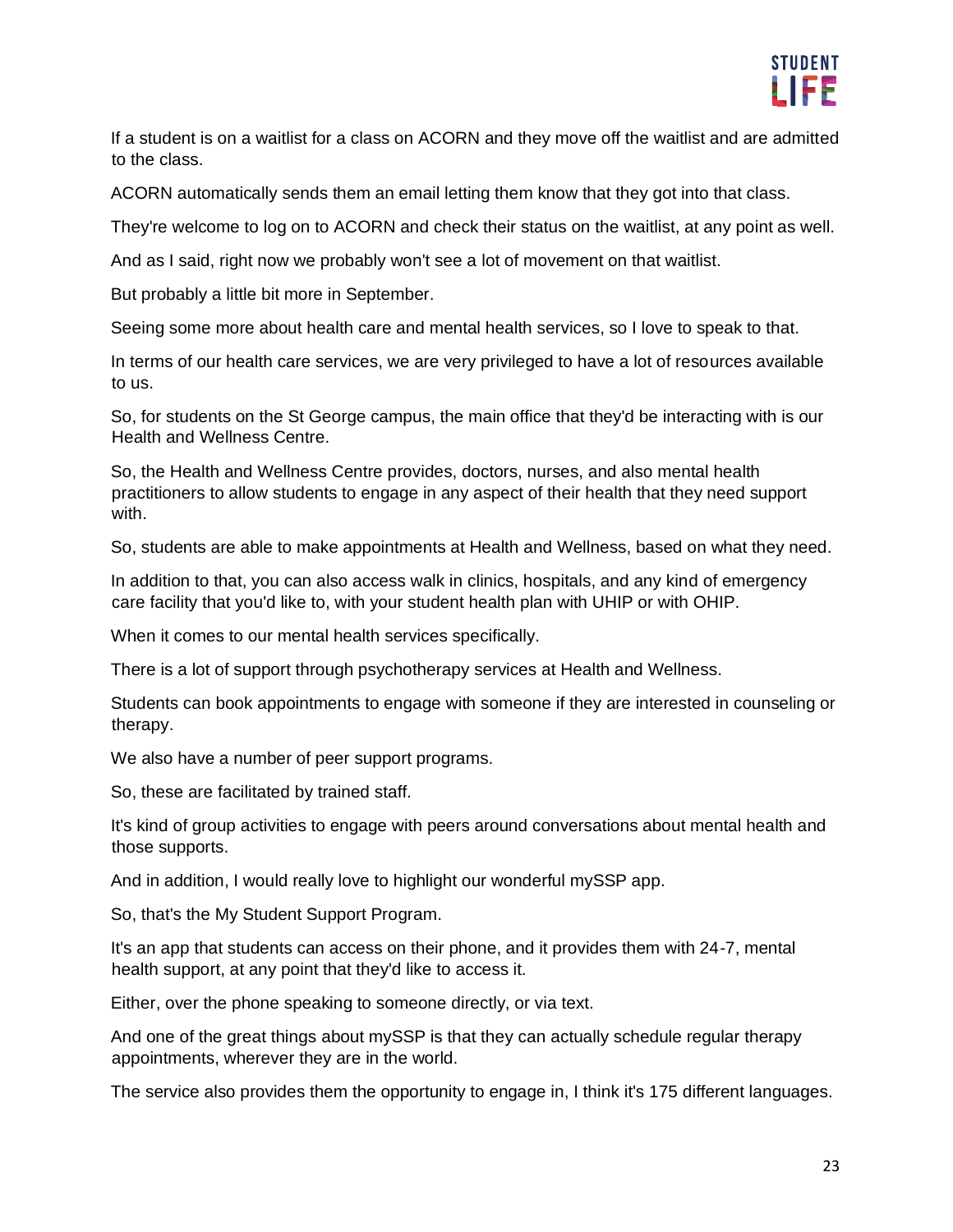

So, if they feel more comfortable expressing themselves in a language that's not English.

They can receive support by booking appointments through that.

Which is really great.

Seeing a couple of notes about, residence, and the Chelsea Hotel.

So, I understand that the university is using the Chelsea Hotel for some overflow from the residences.

And then I can see maybe some concerns around safety and commuting, that folks are noting.

So, I will say this is actually something that has happened before.

That I've seen in my career as a staff member.

Typically, students who are staying at the hotel, do so for a couple of weeks until spaces become available in residence.

And then they move from the hotel into residence on campus.

There are also staff assigned to the hotel who are there to support students directly.

So, similar to Dons or Residents' Assistants.

At the residences they may be living at, the University provides those services and supports in the hotel, as well.

Is it possible to switch from one college to another within U of T?

It has happened.

It doesn't happen often.

If that's something that you're investigating, you'd have to connect with the college you're interested in directly at their Registrar's Office.

And speak to an advisor there around what that process looks like.

Mailing address.

It's a great question.

So, most residences will provide you with information on what your mailing address is.

But yes, typically it's just the student's name and their room number at their new residence.

And then the address of their residence.

Where possible really important to include the room number.

Where to file health care proxies?

Great, so we refer to this as an emergency contact.

So, in the event that there is a concern.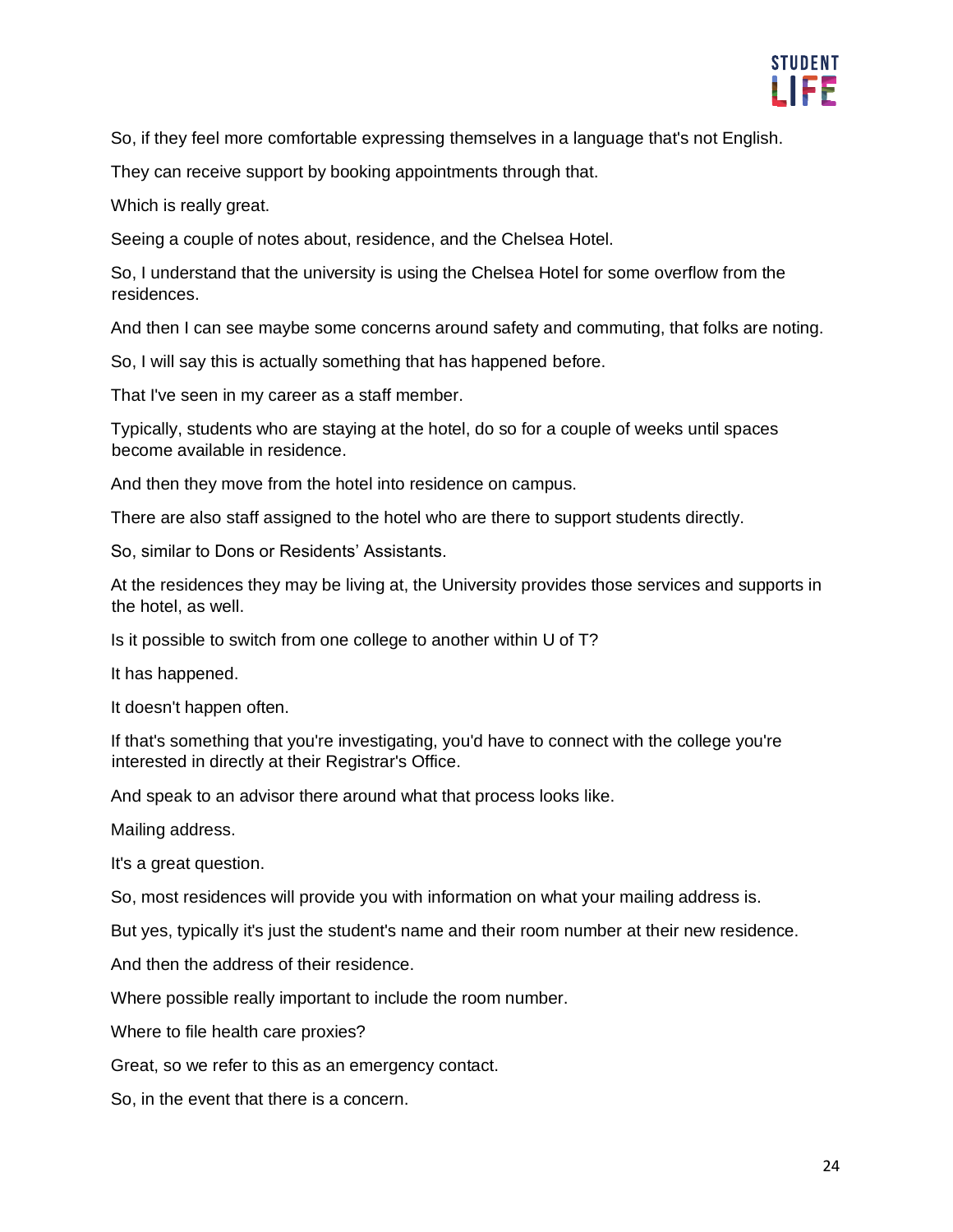

Where we would need to connect with a contact.

We refer to that information on ACORN.

So, your student has the opportunity to complete information about their emergency contact on ACORN.

And I would advise that you encourage them to fill in that information on ACORN.

If there's a situation where an emergency contact needs to be engaged.

Perfect, finding more information about OHIP and UHIP, seeing that as well.

We can drop the information there.

I think Natalie has shared it

But otherwise I am also happy to connect with anyone who wants to chat over email.

Or, missed any of the links or need some additional resources.

I'm always happy to connect with folks directly.

And provide you with the information that you need.

If there are any direct mailings to parents that would be through Colleges.

Specifically, the Division or either the Faculty or the College.

And you would sign up with them.

As I mentioned earlier, the U of T Student Life, social accounts have lots of great information.

And updates with things that are happening on campus.

So, you might want to follow them.

Great question about students transferring from another university.

So yes, we do have transfer student orientation.

There is one happening the beginning of September.

I believe it's September 8<sup>th</sup>.

Trying to pull that from my memory.

So, I would love for you to encourage your student to attend that.

So, that we can talk about their unique experience as a student coming from another university.

And, we can include that in the chat.

Most of the programs and events that we've been talking about can be accessed through what we call CLNx.

So clnx.utoronto.ca.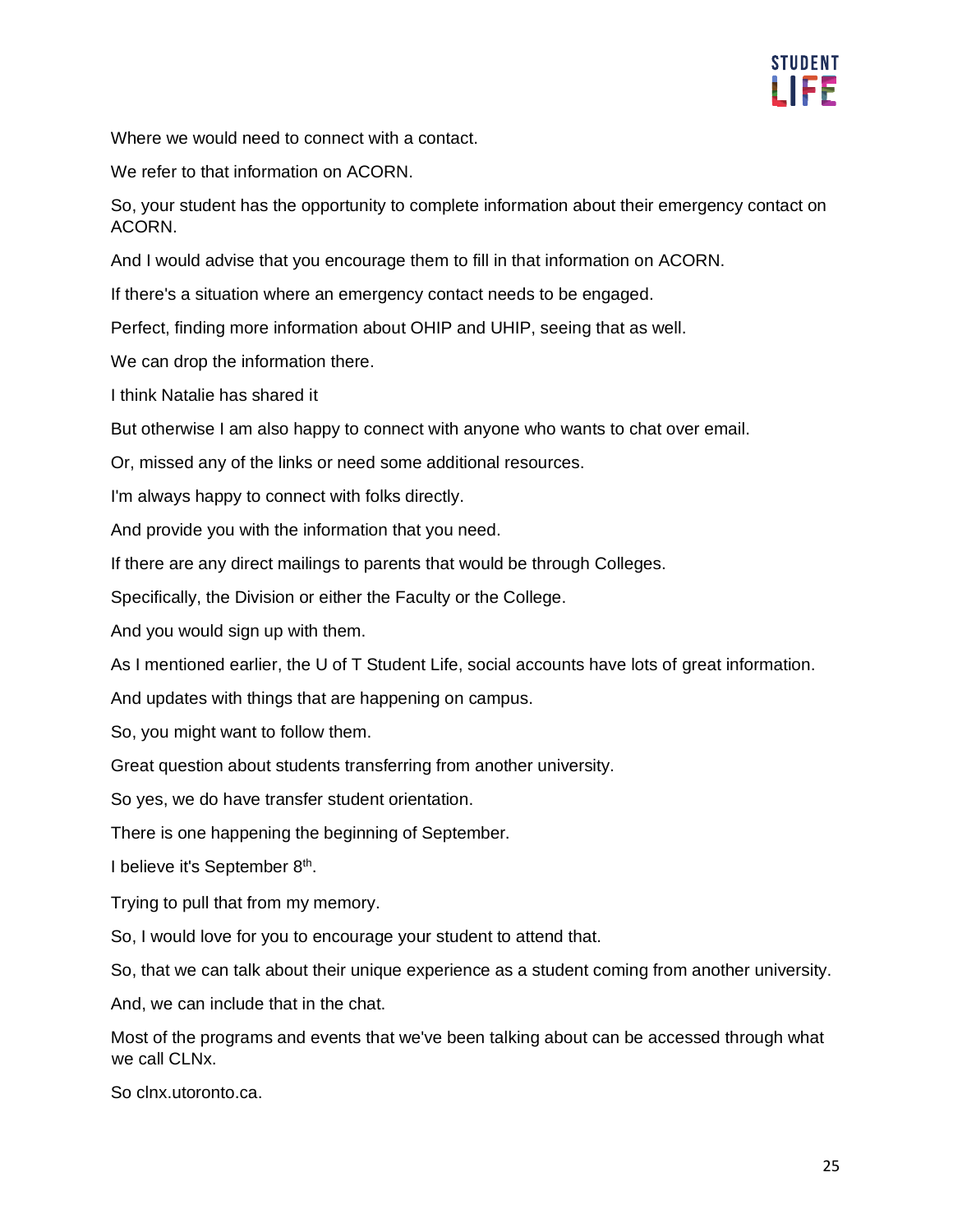

It's the system that basically manages all of the events, the job board and the co-curricular record across campus.

So, you are able to see all of those things there.

It gives students the opportunity to search through activities, opportunities, events, and often book appointments directly through the system.

If you're covered under another provincial health plan.

You are considered to be active under the University of Toronto's student health plan.

So, you still have access to all the same services.

And, it's included as part of your student tuition fee.

So, no concerns there.

Couple of folks asking about the fall study break.

So, what we call Fall Reading Week.

Typically, that happens in November.

I would say for the most part, students will stay on campus.

Some students choose to go home if they have the opportunity to do so.

But, usually it provides a really great opportunity for them to take a bit of break.

Catch up on some of their studying and do some of their academic work for midterms.

So, students can decide how they want to use that time.

And residences are open throughout, the fall, reading week.

One thing to keep in mind for residence through December, is that some residences do close over the December break.

And so, it's important to read your residence contract so that you know what those dates are.

And you can clearly see them.

Some questions about some of the services and supports we have around health.

We don't specifically have an eating disorder clinic on campus.

We do have a nutritionist who meets with students.

And I do know of students who have gotten support around eating disorders through Health and Wellness.

But one of the great things about being at U of T is that we have a lot of access to community services.

So, if anyone wants to talk about specific service, you're welcome to connect with me directly and I'd be happy to share.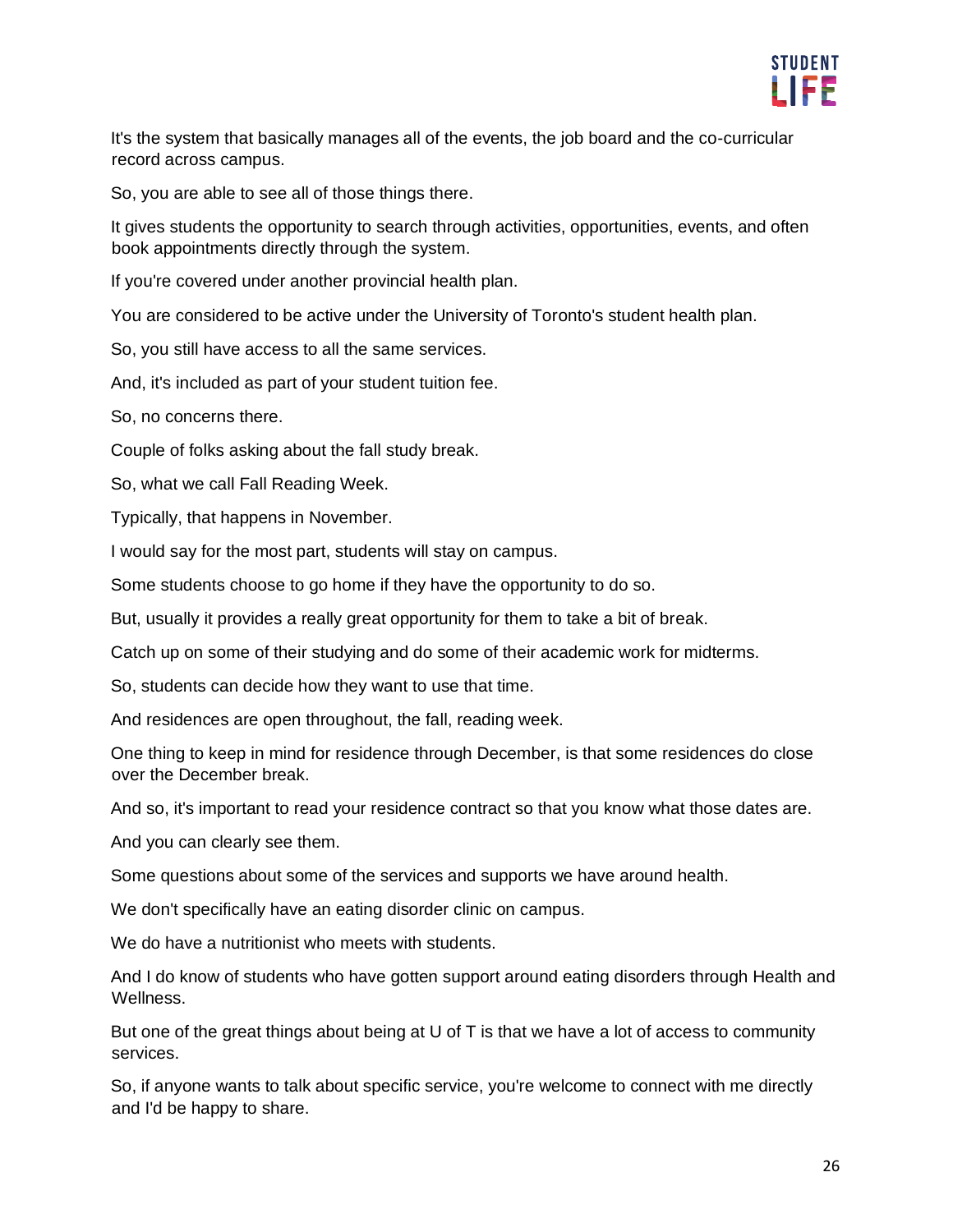

Talking about orientation, which is a big one.

So Orientation Week, typically is organized by the College or the Faculty that students belong to.

So, they may have gotten some of that information already via their email.

Or, it will be coming in the next couple of weeks.

And typically, orientation is about four days long.

And provides a lot of different activities they can participate in that promote social activities, community building, academic support and really getting to know campus better.

This year, given our context for COVID-19, there is a hybrid approach for orientation.

So, a lot of the larger scale activities will be taking place virtually.

And then, there will be some opportunities for smaller in person activities like campus tours and things like that to help get them oriented.

But, all of that information depends on your specific division.

So, if you haven't registered for orientation already, I would recommend it.

Or, checking out your colleges orientation website to get some more information about the schedule, and what's happening.

Students are also welcome to participate in any of the orientation opportunities happening at Student Life, centrally.

And all of those activities are free for them.

So, for example, Academic Success, hosts an orientation program throughout August.

That's all about learning effective study skills and study habits.

It's our University Prep Course that they might be interested in.

It's more focused on academics, but does have some orientation flair to it.

Our office also offers a number of programs through September that students can participate in.

So, we would love for them to check those out on the CLNx site.

And register for any of the things that look interesting to them.

"So, my understanding is a student can access health care on campus, but will need to use their card either OHIP or UHIP".

That is correct.

So they will have to have a student health plan in some form to access care.

For most students, they like to use the Health and Wellness services on campus.

As it is the most accessible to them.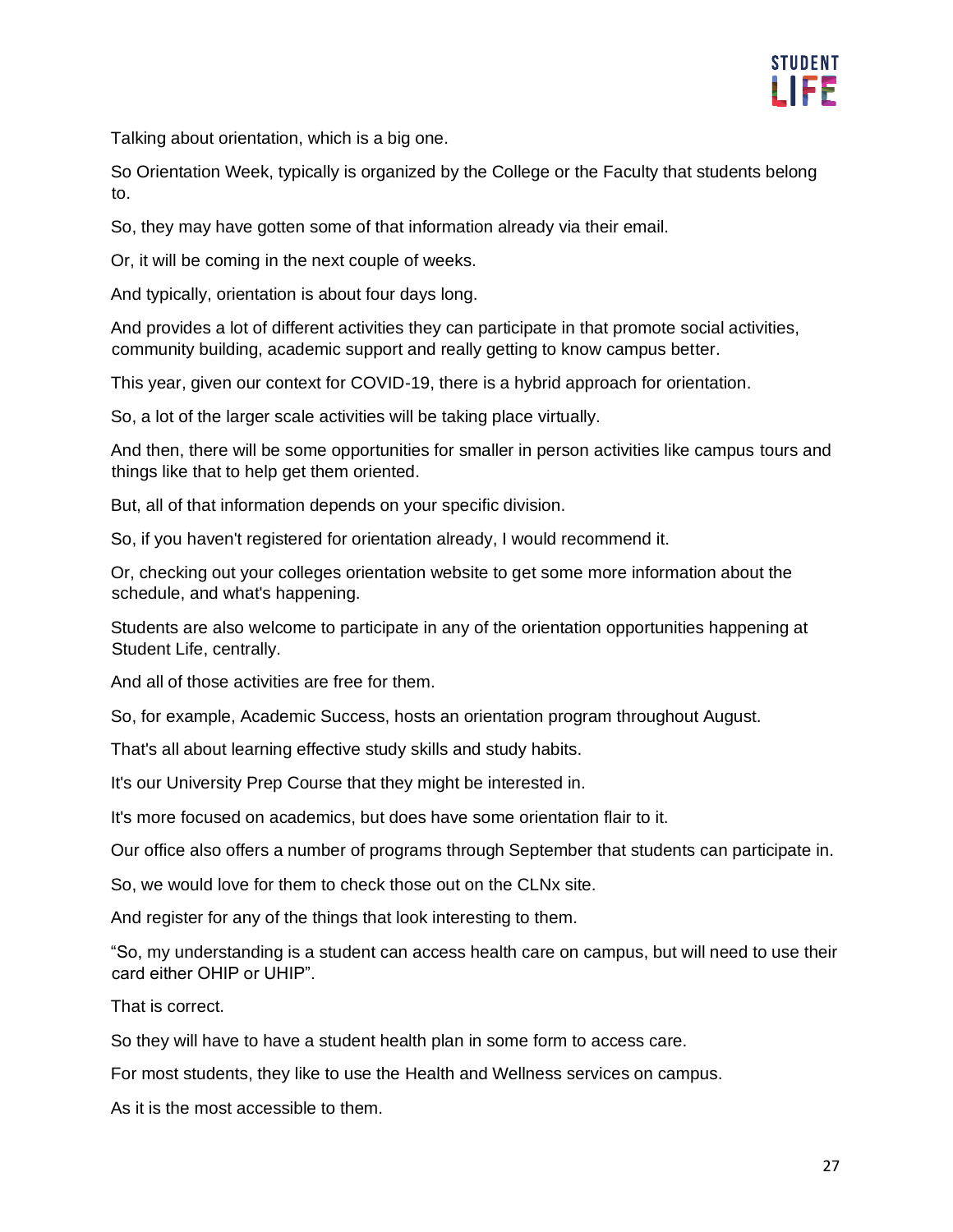

But students are also welcome to use community health services if they prefer.

Are TTC student ID cards available on campus.

This is a great question.

I don't believe that we do the ID cards on campus.

I think they have to go to a TTC location specifically in order to get those.

Recreational fitness opportunities gym memberships, intramurals, etc.

Natalie shared a link to recreation.utoronto.ca.

One of the great things is that as part of their student fee they have access to all of the athletic facilities on campus, which are extensive.

A fun fact is that Hart House actually has an archery range in the basement that students can access.

Which is a pretty fun recreational activity.

There's lots of classes and other things that they can engage with as well.

And then as you mentioned intramurals.

We have a lot of team sports that students can participate in to have some fun build some community and stay active.

And so intramural information can be accessed through the recreation website as well.

A fun one that I had never heard of before coming to U of T, is actually inner tube to water polo.

So that's a cool intramural that that students can participate in.

So, questions around international students.

Most of this information is available through the CIE website.

Especially, the UHIP information we have a dedicated web page with steps and information to walk them through the process.

So, I'm sure that Natalie can share that in the chat.

I don't know about the airport pickup.

It might depend on the quarantine program, if that applies.

So, we can link the information about U of T quarantine and how that works.

And one of the things, I will recommend if someone is not quarantining or required to quarantine.

But, coming from the airport or perhaps when they're traveling back to the airport.

Or, if they are going home for break, is the union Pearson Express.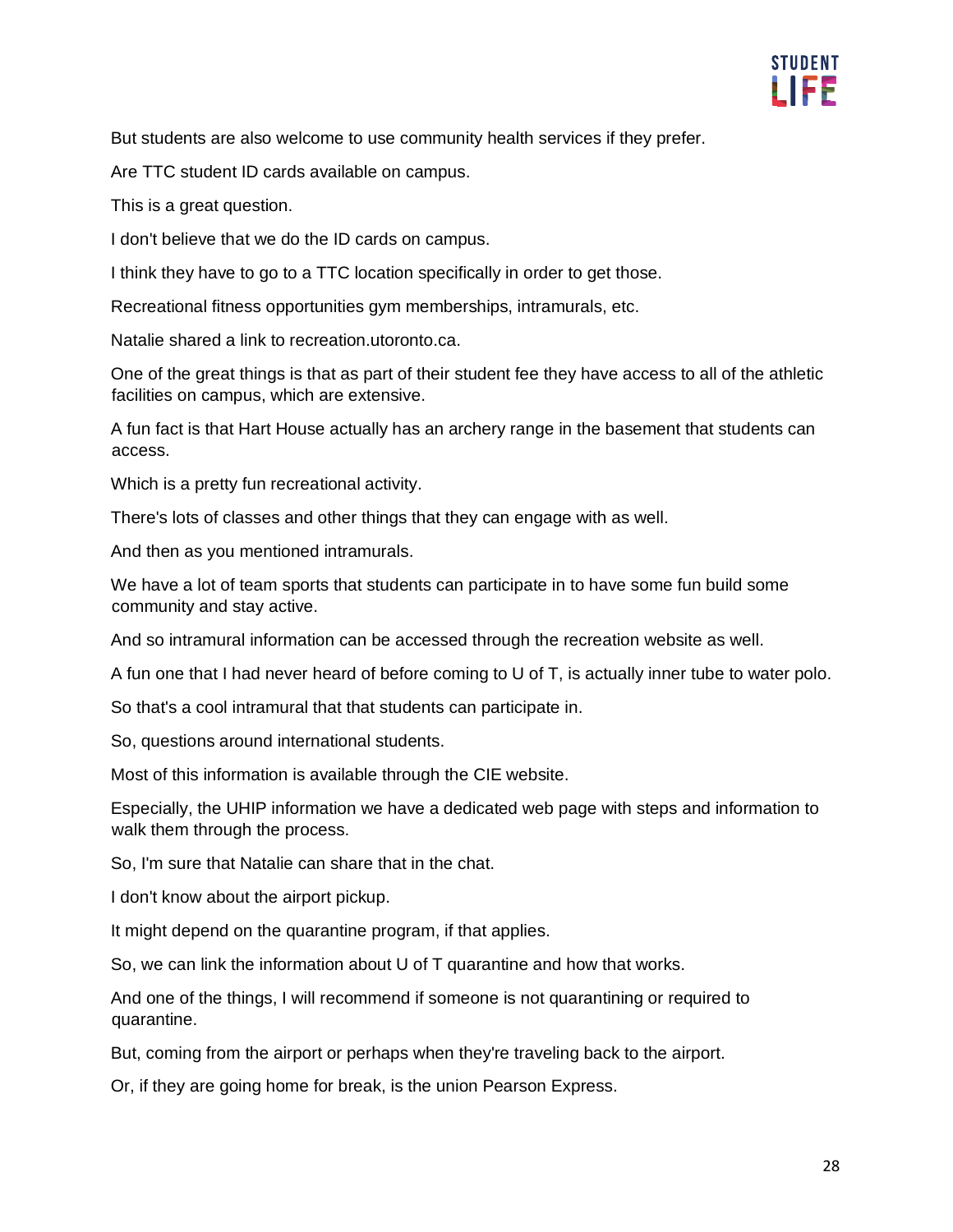

It's a train that goes directly from Pearson Airport to Union Station downtown.

Takes about 25 minutes, and it's really accessible and wonderful.

So, I know a lot of students will use that as a resource.

A great question about what it's like to live in a College residence, that is not the college that you belong to.

This is a great question.

I think that it allows students to have a different kind of community that they can have access to.

So, I think that's a really cool thing about U of T.

Is that there's lots of pockets of community and experiences that students have and can engage with.

Which, is really great.

So, for students who you know live at one college and have services and supports on another.

They're kind of getting the best of both.

Because they have access to a lot of things through their residence.

And then, also have access to things through their college.

So, I think some openness to that experience and willingness to get to know that community can be really wonderful.

And although you know students are assigned to a College at U of T.

That's where all of their services are in their home base.

You can have classes or participate in clubs and activities that can be located anywhere on campus.

So, it's a really unique and interesting experience that way.

Natalie shared some of this CIE information around arriving in Toronto, and the pre-arrival and welcome in the chat.

For folks that are interested.

"Please summarize some security measures at residences". "Some parents are not able to visit in person." For sure.

So, one of the benefits of living in residence is absolutely the community and the safety.

Each residence is a little bit different in terms of how they're administered.

So your specific residence will probably share some information with you around the safety and security.

But, I can speak generally to the residences.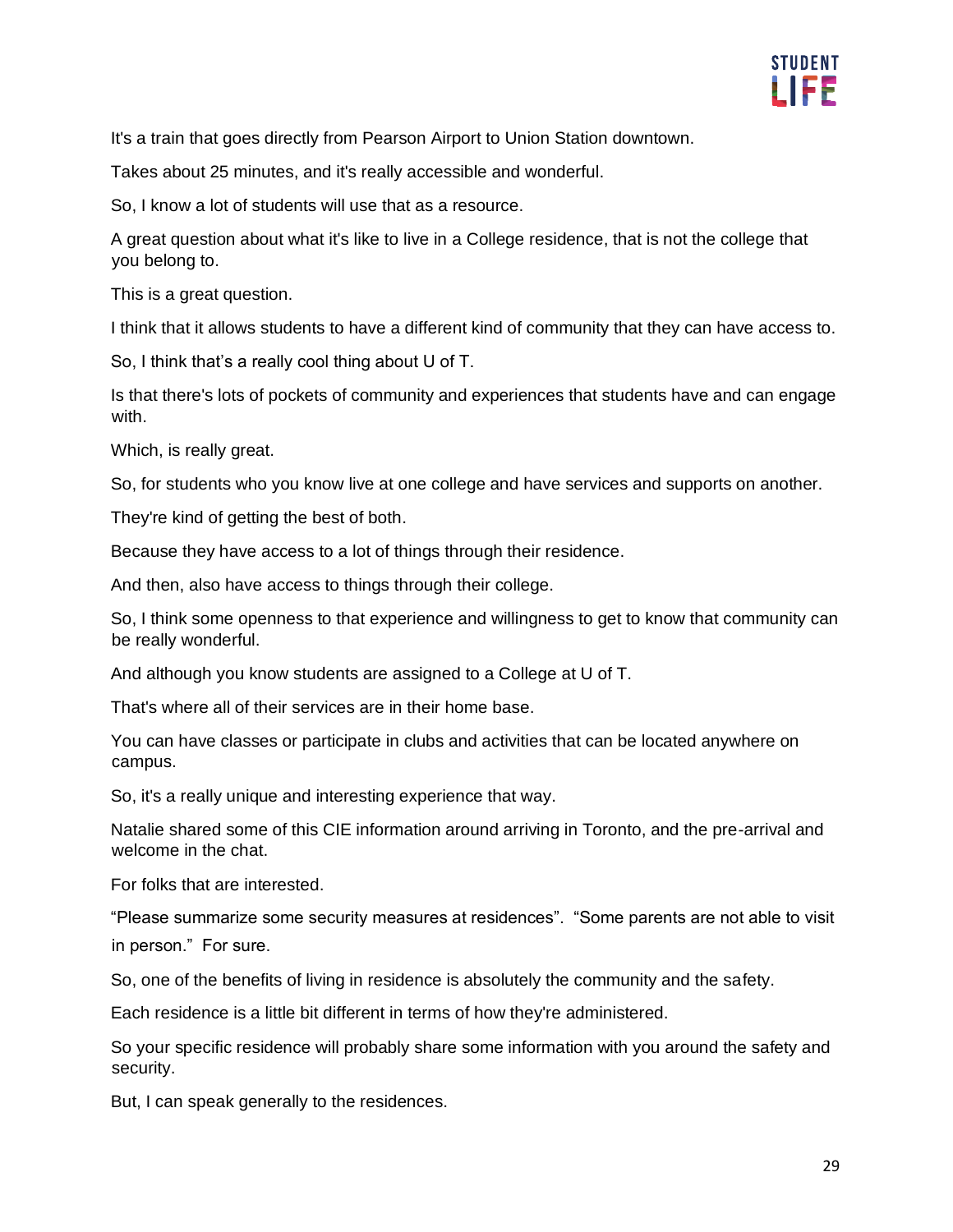

And, I actually worked in residence for a number of years.

So, I'm fairly familiar with this.

But there are dedicated staff at each residence, who work full time to support student well being and safety in residence.

Some residences have a security desk with security staff there 24-7.

Others, have what we call, desks with front desk porters.

Often, these are highly trained upper student staff, who help with things like lock outs, mail, guests and that kind of thing.

So, there's a lot of monitoring kind of happening in terms of coming and going from the building.

All of our residences also have what we call Residence Dons.

So, these are trained upper year students and graduate students who live in the residence community who are trained in a lot of communication, conflict resolution and intervention skills to be able to support students.

So, if your students living in residence, you will probably hear them talk about their Don.

And that's someone that they can connect with, to get some support.

And they also promote community building.

Which is pretty great.

One thing that I will say is that, when it comes to residence, we trust and promote a student's independence.

So, there is not a curfew.

Sometimes to parents dismay, we don't always check to make sure that students are coming in every night by a certain time.

So when we talk about change and transition and getting used to some of those things.

It's just something to note.

And keep in mind for you.

Natalie shared some links and information in the chat around security, campus safety and also some information about residence Dons, and what they do.

Just checking in on our time.

I know we have a bit of time left together.

Folks are welcome to hop on and ask a question.

Or, put a question in the chat if there's anything we can answer for you.

I also want to note that when we end this meeting, you will lose access to the chat.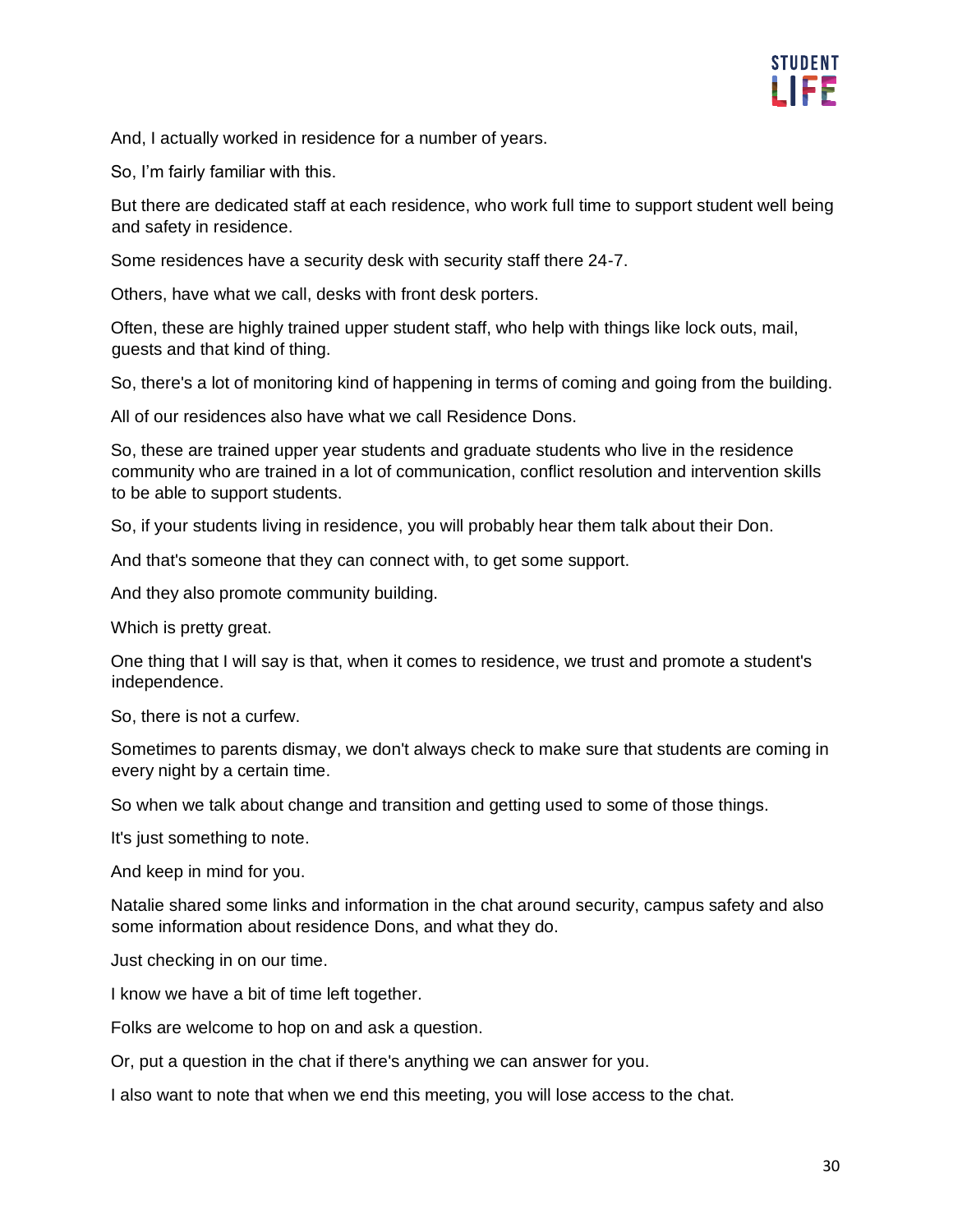

So if there's any kind of links, or information that you'd like from there.

Make sure that you copy that now.

Or, open them so that you have access to them.

Question about Family Day.

So, Family Day is a Canadian holiday that we celebrate in February.

So typically, it's a day where the university is closed.

And usually is the first day of the winter reading week in February, for students.

So, Family Day usually coincides with the reading week.

So, students don't have to take classes that week.

Campus tends to be closed on Family Day.

But we are usually open for the rest of reading week.

So, that students have the opportunity to go to appointments, if they'd like to.

Or, connect with staff or participate in programs.

I will also have Natalie just share my email [savannah.sloat@utoronto.ca] in the chat for folks.

So, if after the session you'd like to connect about anything.

You are more than welcome to email me any of your questions.

I can likely answer them or connect you with the office that you need to speak with.

Or, refer you to any of the services or information that you're looking for.

I know it can feel like a lot to navigate all at once.

Is there a list of all the clubs on campus?

Yes, there is.

So, we have a website called ULife.

And these are all of the registered clubs at U of T.

And so, students can actually filter them based on their interest area, based on the time of day that they might want to participate in an activity, or based on openings and availability.

So, I'll share those, there's lots of really excellent clubs.

And when we say there is a club for everything on campus, that definitely holds true.

There's lots of things for students to get involved in.

So, we can share that there as well.

More about what happens on Family Day.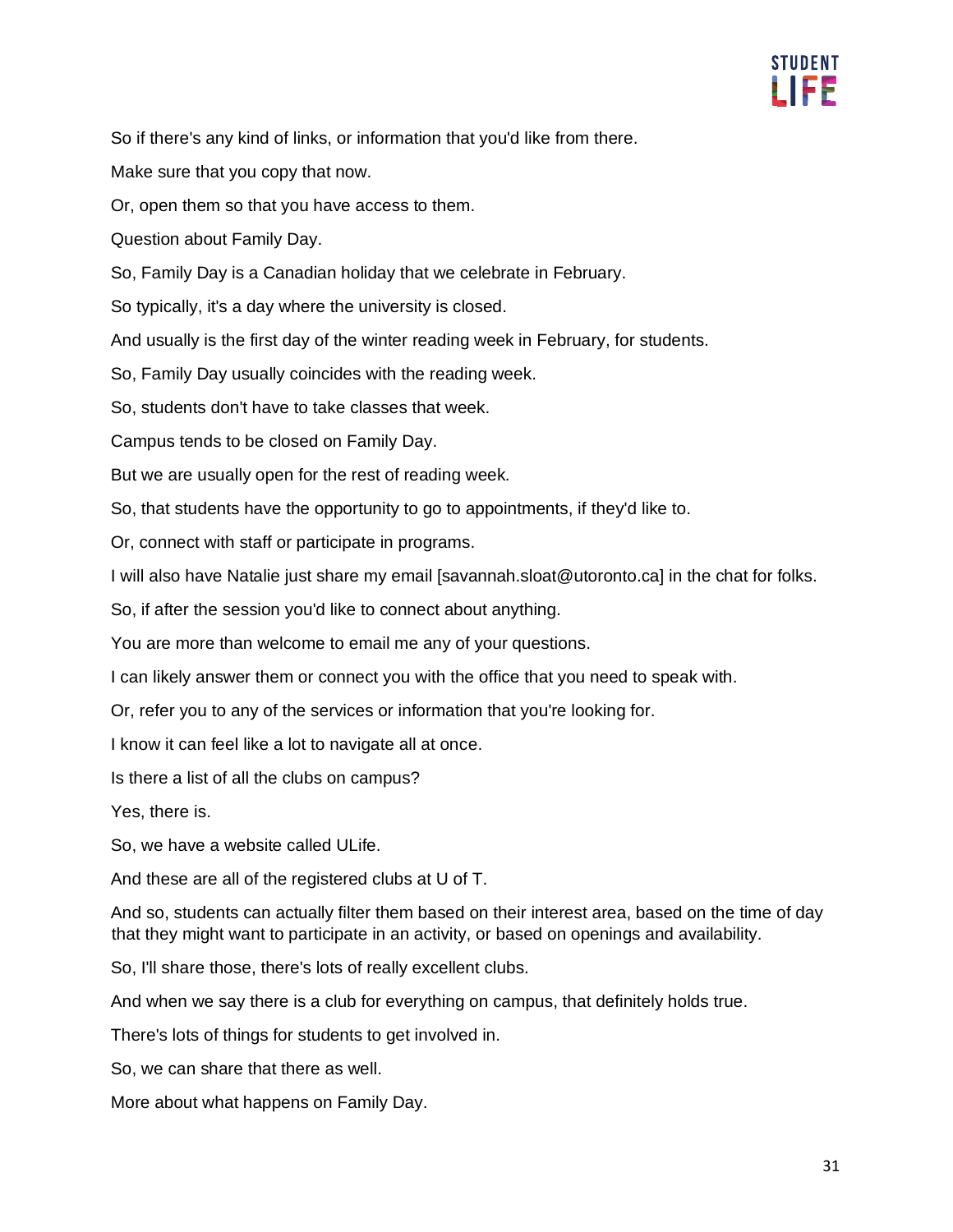

That's a great question.

It's not one I've had before.

Typically, it's just the university is closed.

So, it's a provincially recognized holiday in Ontario and I know in some other provinces.

So, it's a holiday where things close.

I think the intention is that you connect with your family.

But, it's basically just a free long weekend in February.

So, the universities closed that day.

On making a financial plan, can you provide more general information on what a student should expect to spend, per month, per week.

Yeah, excellent.

This is a great question.

And there are a lot of resources available for students at their College who are looking to specifically engage with a financial advisor.

Most Registrar's offices have an academic advisor who specifically deals with finances.

And there are some resources for that.

We can link you to U of T's website for some information around making a budget.

I think the most important thing is just have a conversation with students around making a budget and sticking to it.

It's very tempting to, you know, go out buy coffee every day.

Go grab lunch, do things with your friends.

Just being mindful of money and what you're spending.

And I think also having a conversation with your students about the kind of funds that they will have access to.

So, if you are supporting them financially.

In what ways or how much, what's the expectation for them to contribute.

If there is any, do they want to consider getting a part time job.

Questions like that, and we can share some, some budgeting information there.

But I would really strongly recommend connecting the financial advisors in the registrar's office.

Because those folks are fantastic, and they can give you lots of great information about that.

My son is moving from Vancouver, from a BC health plan to an OHIP health plan.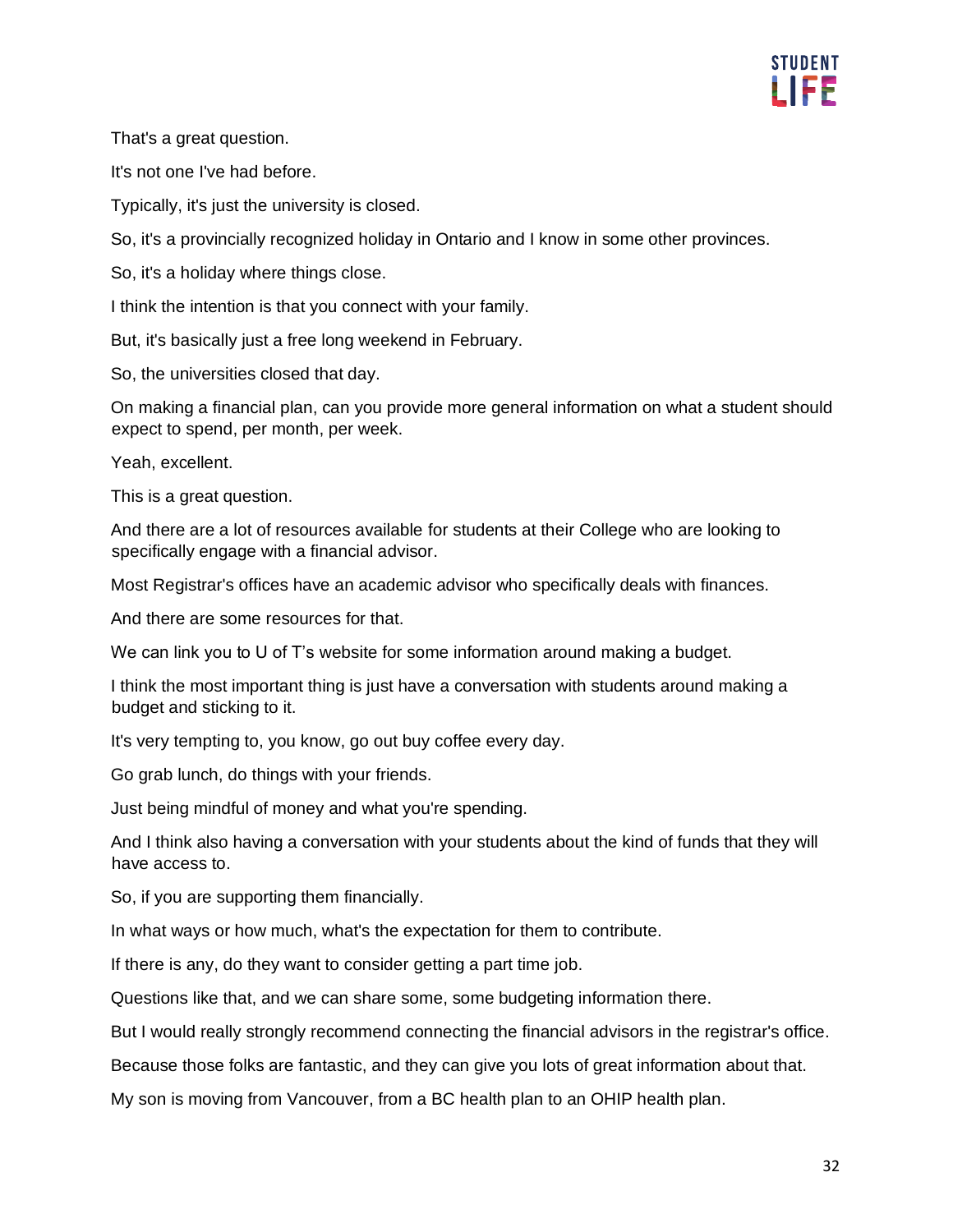

I believe that the way that process works, is that typically it's a process that takes, I think, 8 to 12 weeks if I remember correctly.

And they will just use their BC plan until they have activated their OHIP plan, which is fine.

If they have benefits through you.

Then they'll have the opportunity to opt out of their health plan.

If they don't currently have access to benefits through you.

They will have benefits through their student tuition, and the student health plan.

So, we can share that link for the UTSU health plan, with folks asking about the UHIP coverage.

Yes, correct.

Students on UHIP are under the UTSU health plan.

But you have to make sure that you activate your UHIP card.

Basically, your UHIP card is the ID that shows that you have health plan coverage through the university.

That would be the ID that you use when you're accessing any health services where they asked for a health card.

Question about a music student placed at Chelsea and accommodation for practice rooms.

I'm not sure.

Specifically, if Chelsea will have music rooms.

That's not information that I have access to.

However, there are a number of practice rooms available to them on campus.

And I will say that for students at Chelsea.

They will probably hear back pretty quickly about moving into residence on campus.

Once spaces become available, and those residences will have information about practice rooms that they can access.

"Are there changes to tuition due to COVID?" No,

not that I'm aware of.

There are no changes in tuition due to COVID-19.

Natalie has also shared the link that you folks can see here.

ULife with all of the clubs, information, and organizations that students can get involved in.

Which is really great.

Information about balancing varsity sports and academics.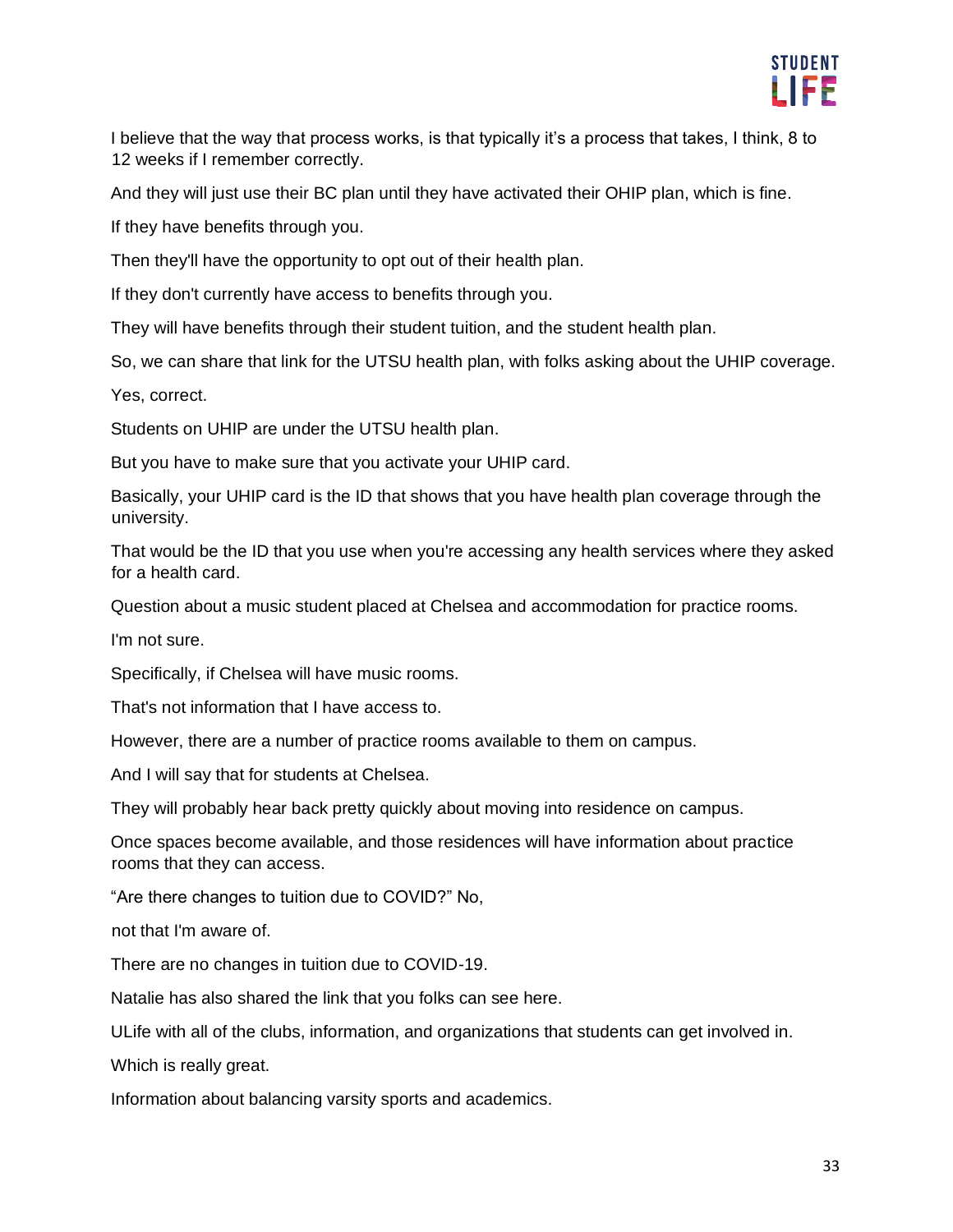

I think balance overall is a skill that students learn.

When attending university, I think, first and foremost the thing to be aware of is to really effectively schedule their time.

And to think about how much they're spending in each area.

One of the things I will recommend is the Academic Success Center has a wonderful workshop on time management.

That allows students to directly go through their schedule and plan out all of their time week to week.

It's an excellent resource and I can't recommend it enough.

Those folks do really great work.

When it comes to preparing students with the skills that they might need to be successful.

So, I would recommend checking that one out for sure.

Is there a parent's tour available before the start of the school year?

So, all of the campus tour information can be found through the campus tours office.

Natalie has shared that link there for folks who might be interested in that.

I have also noticed there's a lot of great tour videos available on our website in different places that show you a little bit of campus.

But, if you're looking for a more comprehensive tour, definitely visit the link that Natalie mentioned.

Those folks have the resources for you.

Oh, the information about the academic counseling for sure.

So, the Academic Success Centre, Natalie can put their information in the chat.

They are a wonderful service and office on campus.

They offer a variety of things so lots of resources on their website that are around academic skills.

Specifically, they're running a program in August, around preparing for university.

And building some of those learning skills.

They run a number of workshops through the year that students can attend at any time.

Natalie just shared the link for that office in the chat.

They also provide the opportunity for students to meet one on one with a Learning Strategist.

Which I think is a really excellent resource.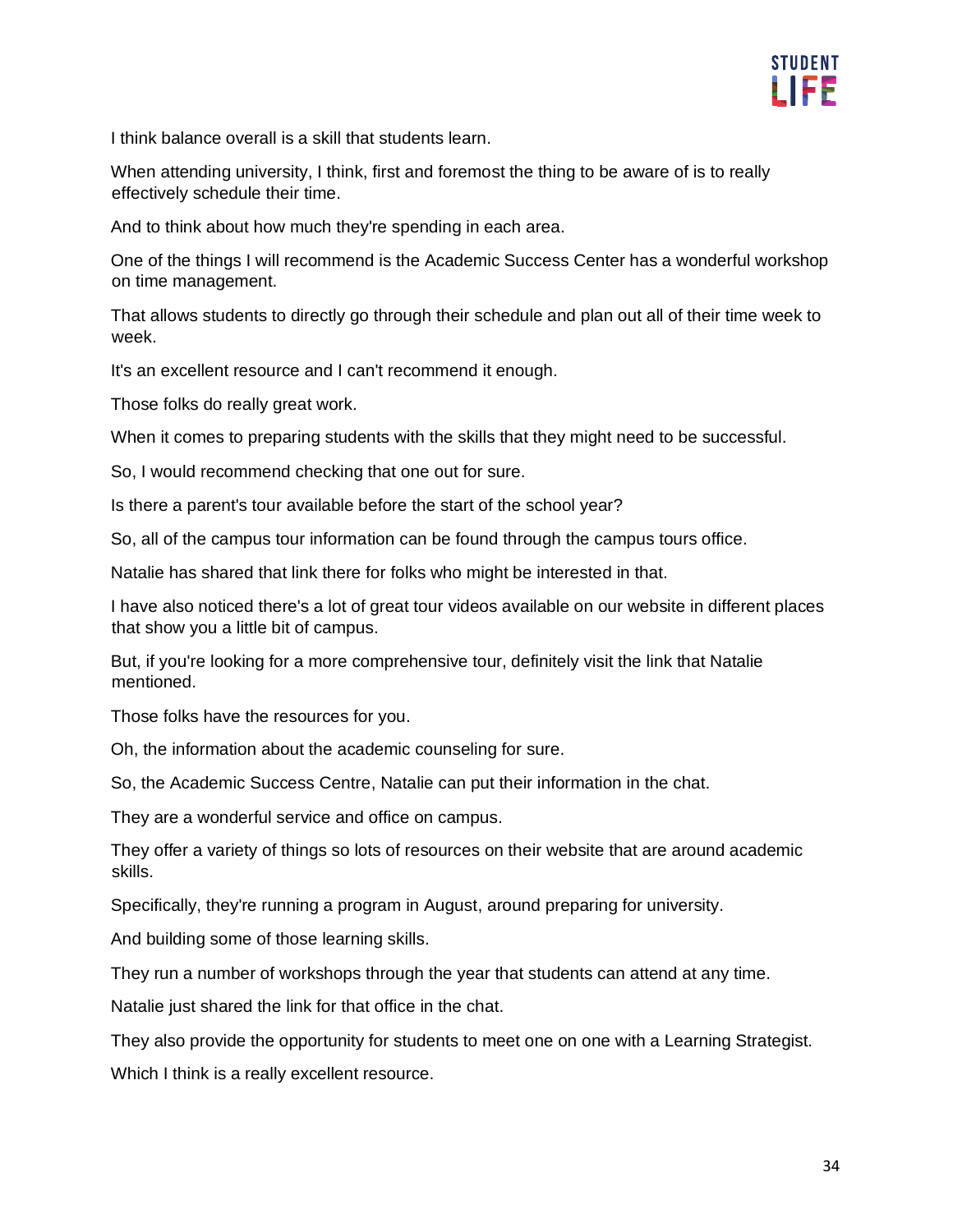

So, they meet with a staff member who can connect with them about both their learning experience and help them with anything related to academic skills Which is great.

Are parents allowed on campus during orientation week and during relocation?

So, for residences, specifically, they will each have their own rules about guests in those buildings particularly.

So, please review the information that the residence sends you about being able to be present in residence.

The great thing about campus, it is really integrated into downtown.

So, you're always welcome to walk through campus and take a look around.

Some of the really wonderful buildings and architecture that we have.

Which is great.

You just have to follow the general guidelines for buildings when you're entering them.

So, masking will be required.

And the buildings have signage.

As we've all probably gotten familiar with in terms of spaces that you can or can't access.

So, you can see them there.

"Do students stay for summer classes?"

Yes, there are lots of classes that have been in the summer.

And I will say that some of my best class experiences actually happened during summer school.

For myself, I think it's nice because you take less classes in the summer if you want to stay.

And it's also really lovely to study outside on campus when the weather is beautiful and sunny.

There are also lots of departments that run really cool classes during summer that they don't run during the rest of the year.

So, for example, as an anthropology student, I got to take an archeological survey course on campus.

Where we actually did an excavation on a part of front campus.

Which, was really cool and you get credit for that.

So, lots of cool things that happened in the summer, for sure. "Can

International Students work on or off campus on a student visa?" Yes,

absolutely they can.

Our office actually hires a number of student positions, as well as lots of offices across campus.